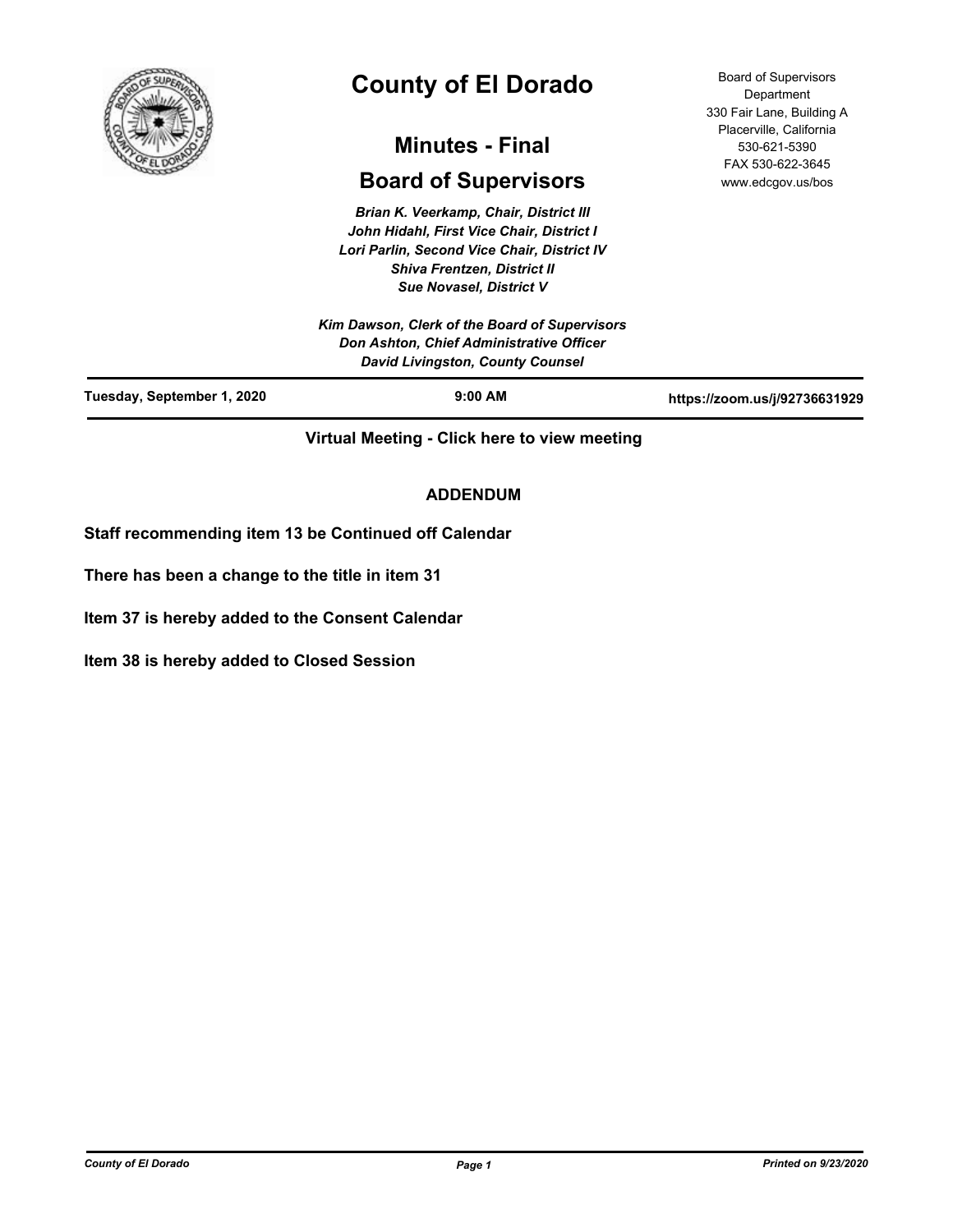**PUBLIC PARTICIPATION INSTRUCTIONS: To comply with physical distancing requirements and the stay at home order from the Governor, the Board Chambers will be closed to members of the public and all public participation will be handled remotely.** 

**The public should call into 530-621-7603 or 530-621-7610. The Meeting ID is 927 3663 1929.** 

**To observe the live stream of the Board of Supervisors meeting go to https://zoom.us/j/92736631929.** 

**If you are joining the meeting via zoom and wish to make a comment on an item, press the "raise a hand" button. If you are joining the meeting by phone, press \*9 to indicate a desire to make a comment. The clerk will call you by the last three digits of your phone number when it is your turn to speak. Speakers will be limited to 3 minutes.** 

**To view Board of Supervisors meetings via Facebook Live, go to https://www.facebook.com/ElDoradoCountyNews. Please note the Board will not be using this function and therefore will not see any comments posted during the livestream.** 

**By participating in this meeting, you acknowledge that you are being recorded.**

**If you choose not to observe the Board of Supervisors meeting but wish to make a comment on a specific agenda item, please submit your comment via email by 4:00 p.m. on the Monday prior to the Board meeting. Please submit your comment to the Clerk of the Board at edc.cob@edcgov.us. Your comment will be placed into the record and forwarded to the Board of Supervisors.** 

**The Clerk of the Board is here to assist you, please call 530-621-5390 if you need any assistance with the above directions to access the meeting.**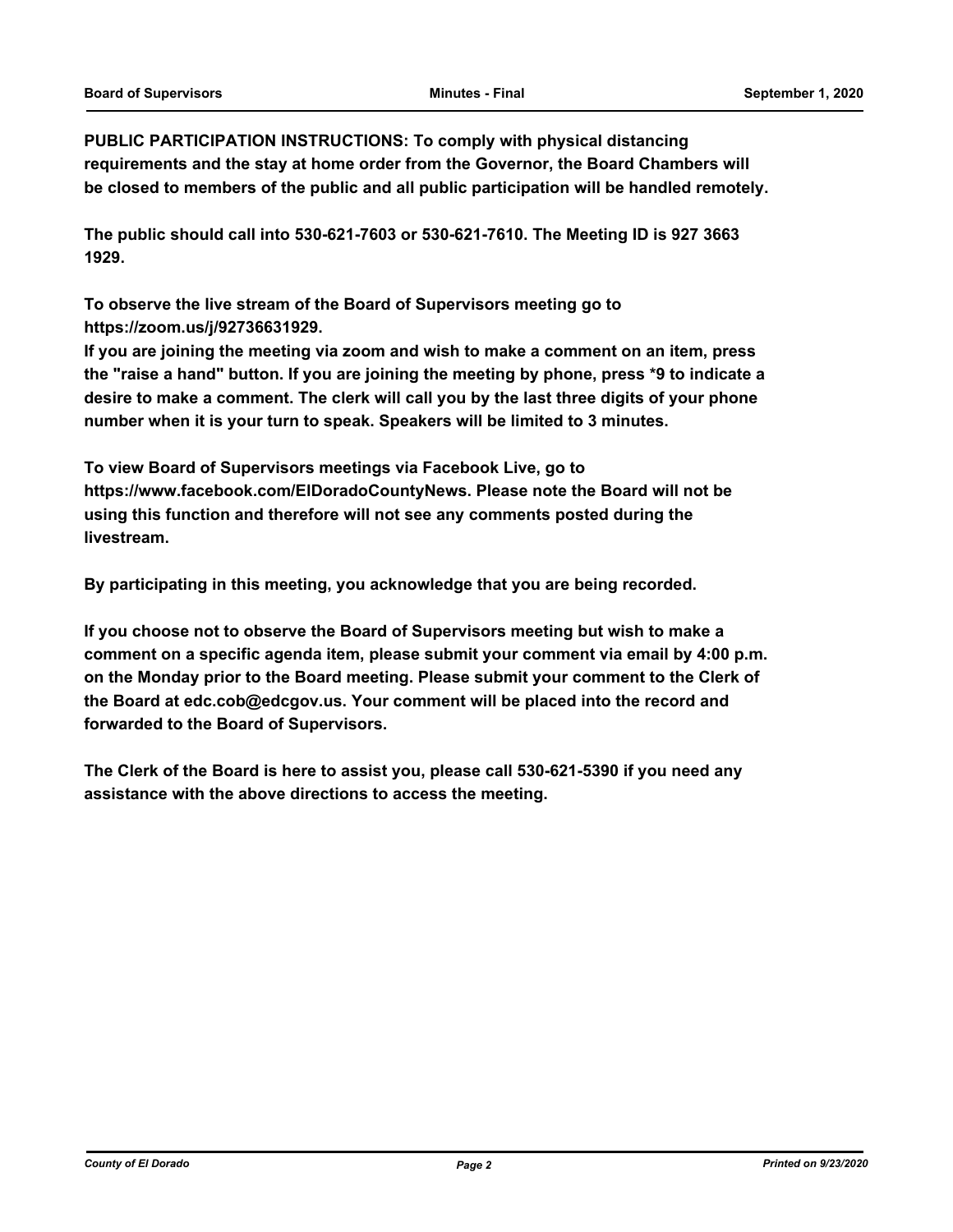## **Vision Statement**

## **Safe, healthy and vibrant communities, respecting our natural resources and historical heritage**

## **This institution is an equal opportunity provider and employer.**

Live Web Streaming and archiving of most Board of Supervisors meeting videos, all meeting agendas, supplemental materials and meeting minutes are available on the internet at: http://eldorado.legistar.com/Calendar.aspx

The County of El Dorado is committed to ensuring that persons with disabilities are provided the resources to participate in its public meetings. Please contact the office of the Clerk of the Board if you require accommodation at 530-621-5390 or via email, edc.cob@edcgov.us, preferably no less than 24 hours in advance of the meeting.

The Board of Supervisors is concerned that written information submitted to the Board the day of the Board meeting may not receive the attention it deserves. The Board Clerk cannot guarantee that any FAX, email, or mail received the day of the meeting will be delivered to the Board prior to action on the subject matter.

The Board meets simultaneously as the Board of Supervisors and the Board of Directors of the Air Quality Management District, In-Home Supportive Services, Public Housing Authority, Redevelopment Agency and other Special Districts.

For Purposes of the Brown Act § 54954.2 (a), the numbered items on this Agenda give a brief description of each item of business to be transacted or discussed. Recommendations of the staff, as shown, do not prevent the Board from taking other action.

Materials related to an item on this Agenda submitted to the Board of Supervisors after distribution of the agenda packet are available for inspection during normal business hours in the public viewing packet located in Building A, 330 Fair Lane, Placerville or in the Board Clerk's Office located at the same address. Such documents are also available on the Board of Supervisors' Meeting Agenda webpage subject to staff's ability to post the documents before the meeting.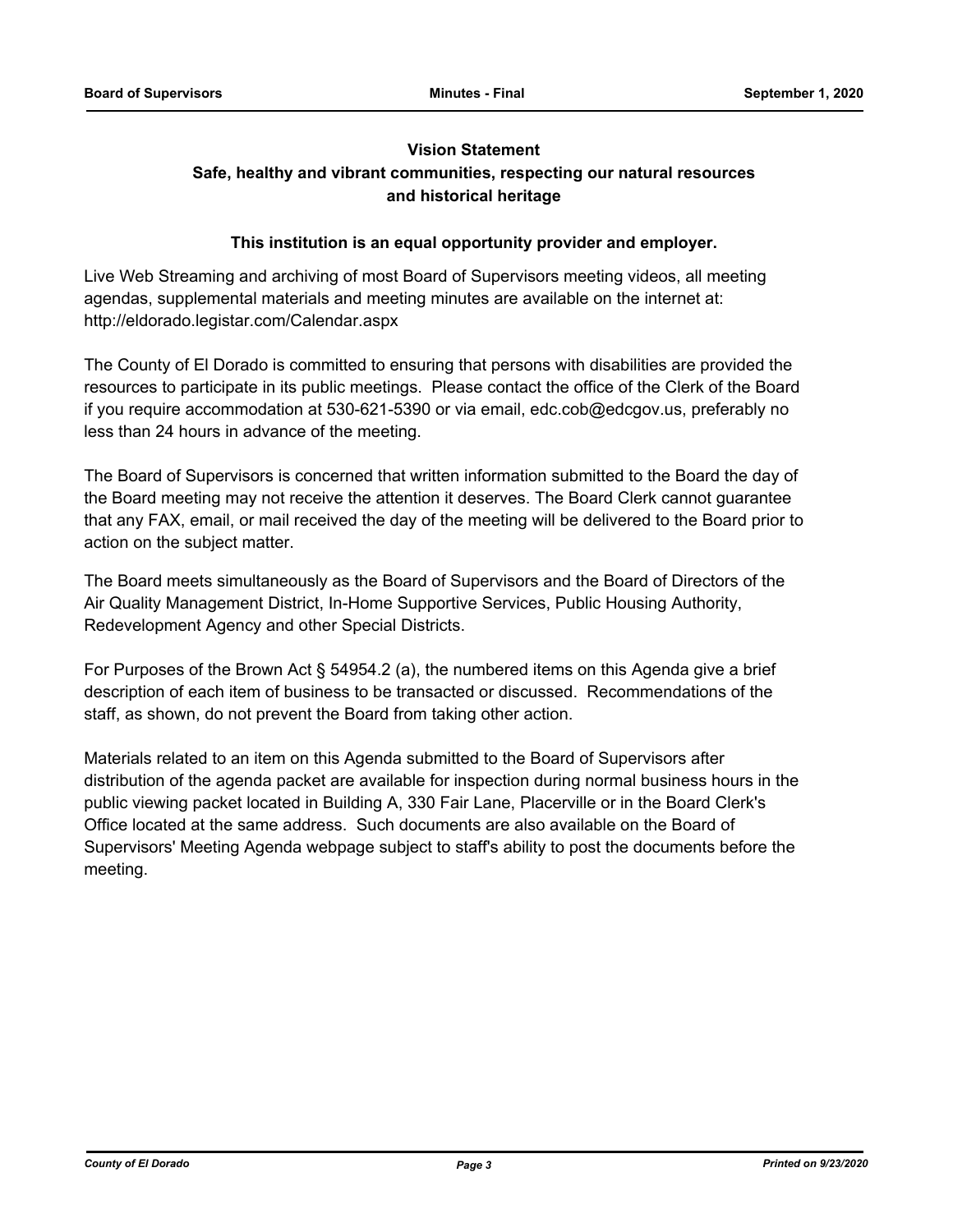#### **PROTOCOLS FOR PUBLIC COMMENT**

Public comment will be received at designated periods as called by the Board Chair.

Public comment on items scheduled for Closed Session will be received before the Board recesses to Closed Session.

Except with the consent of the Board, individuals shall be allowed to speak to an item only once.

On December 5, 2017, the Board adopted the following protocol relative to public comment periods. The Board adopted minor revisions to the protocol on February 26, 2019, incorporated herein:

Time for public input will be provided at every Board of Supervisors meeting. Individuals will have three minutes to address the Board. Individuals authorized by organizations will have three minutes to present organizational positions and perspectives and may request additional time, up to five minutes. At the discretion of the Board, time to speak by any individual may be extended.

Public comment on certain agenda items designated and approved by the Board may be treated differently with specific time limits per speaker or a limit on the total amount of time designated for public comment. It is the intent of the Board that quasi-judicial matters have additional flexibility depending upon the nature of the issue. It is the practice of the Board to allocate 20 minutes for public comment during Open Forum and for each agenda item to be discussed. (Note: Unless designated on the agenda, there is no Open Forum period during Special Meetings.)

Individual Board members may ask clarifying questions but will not engage in substantive dialogue with persons providing input to the Board.

If a person providing input to the Board creates a disruption by refusing to follow Board guidelines, the Chair of the Board may take the following actions:

Step 1. Request the person adhere to Board guidelines. If the person refuses, the Chair may turn off the speaker's microphone.

Step 2. If the disruption continues, the Chair may order a recess of the Board meeting.

Step 3. If the disruption continues, the Chair may order the removal of the person from the Board meeting.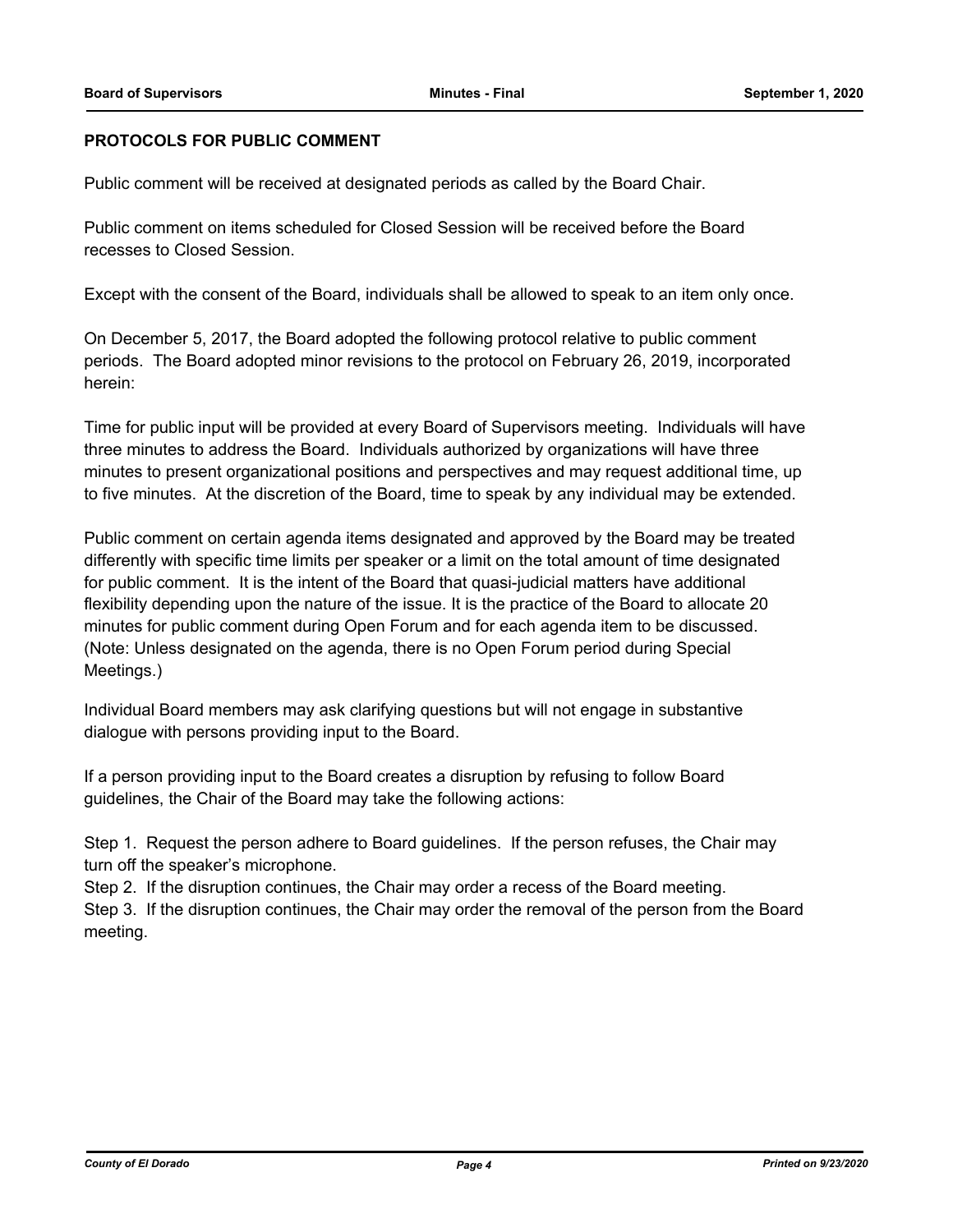#### **9:00 A.M. - CALLED TO ORDER**

Present: 5 - Supervisor Veerkamp, Supervisor Frentzen, Supervisor Novasel, Supervisor Hidahl and Supervisor Parlin

#### **INVOCATION AND PLEDGE OF ALLEGIANCE TO THE FLAG**

**Pastor David Cooke of the Cold Springs Community Church gave the Invocation. Supervisor Parlin led the Pledge of Allegiance to the Flag.**

**Chief Administrative Office requested that the Board approve the addition of item 39 to the Agenda for September 1, 2020, as an "urgency item" finding that the need for the recommended action arose after the posting of the Agenda.**

**A motion was made by Supervisor Frentzen, seconded by Supervisor Novasel to add item 39 to the Agenda for September 1, 2020. Motion passed 5-0**

**39.** [20-1165](http://eldorado.legistar.com/gateway.aspx?m=l&id=/matter.aspx?key=28373) Chief Administrative Officer recommending the Board ratify the signatures of the Chair and Vice Chair on a letter opposing Senate Bill 823 and Assembly Bill 1868, Juvenile Justice Realignment - Office of Youth and Community Restoration.

#### **FUNDING:** N/A

**A motion was made by Supervisor Hidahl, seconded by Supervisor Veerkamp to Approve this matter.**

**Yes:** 5 - Veerkamp, Frentzen, Novasel, Hidahl and Parlin

#### **ADOPTION OF THE AGENDA AND APPROVAL OF CONSENT CALENDAR**

*Public Comment: K. Greenwood, K. Payne*

**A motion was made by Supervisor Hidahl, seconded by Supervisor Frentzen to Adopt the Agenda and Approve the Consent Calendar with the following changes: Continue item 13 off calendar. Supervisor Frentzen registered a No vote on item 18 based on the Agreement being retroactive. Supervisor Parlin recused herself from item 23.**

**Yes:** 5 - Veerkamp, Frentzen, Novasel, Hidahl and Parlin

The Board may make any necessary additions, deletions or corrections to the agenda including moving items to or from the Consent Calendar and adopt the agenda and the Consent Calendar with one single vote. A Board member may request an item be removed from the Consent Calendar for discussion and separate Board action. At the appropriate time as called by the Board Chair, members of the public may make a comment on matters on the Consent Calendar prior to Board action.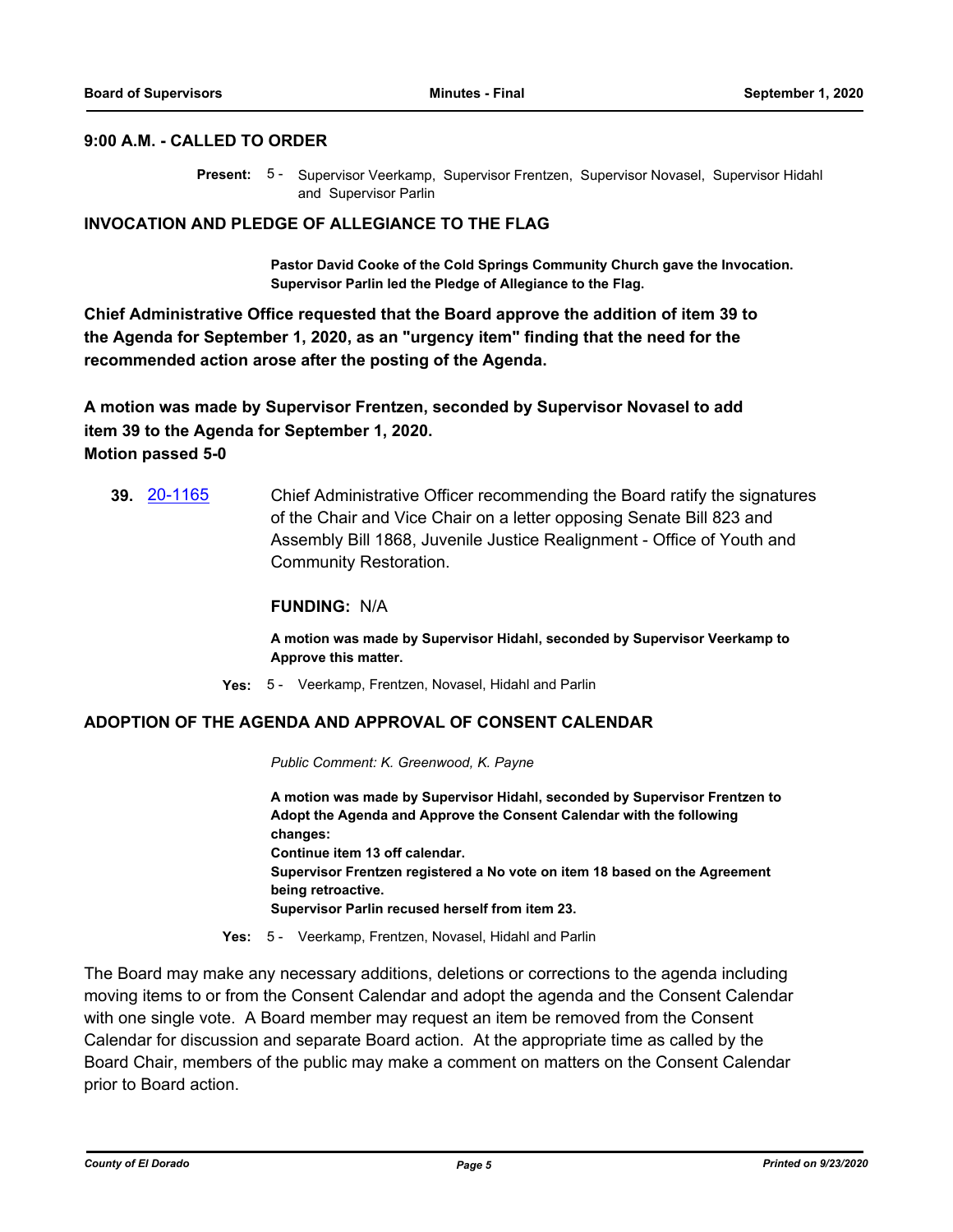#### **OPEN FORUM**

*Public Comment: A. Nevis, K. Payne, K. Greenwood, J. McGinnis, M. Lane, J. Gainsbourgh*

[20-1172](http://eldorado.legistar.com/gateway.aspx?m=l&id=/matter.aspx?key=28380) Open Forum (See attachment)

Open Forum is an opportunity for members of the public to address the Board of Supervisors on subject matter that is not on their meeting agenda and within their jurisdiction. Public comments during Open Forum are limited to three minutes per person. Individuals authorized by organizations will have three minutes to present organizational positions and perspectives and may request additional time, up to five minutes. The total amount of time reserved for Open Forum is 20 Minutes.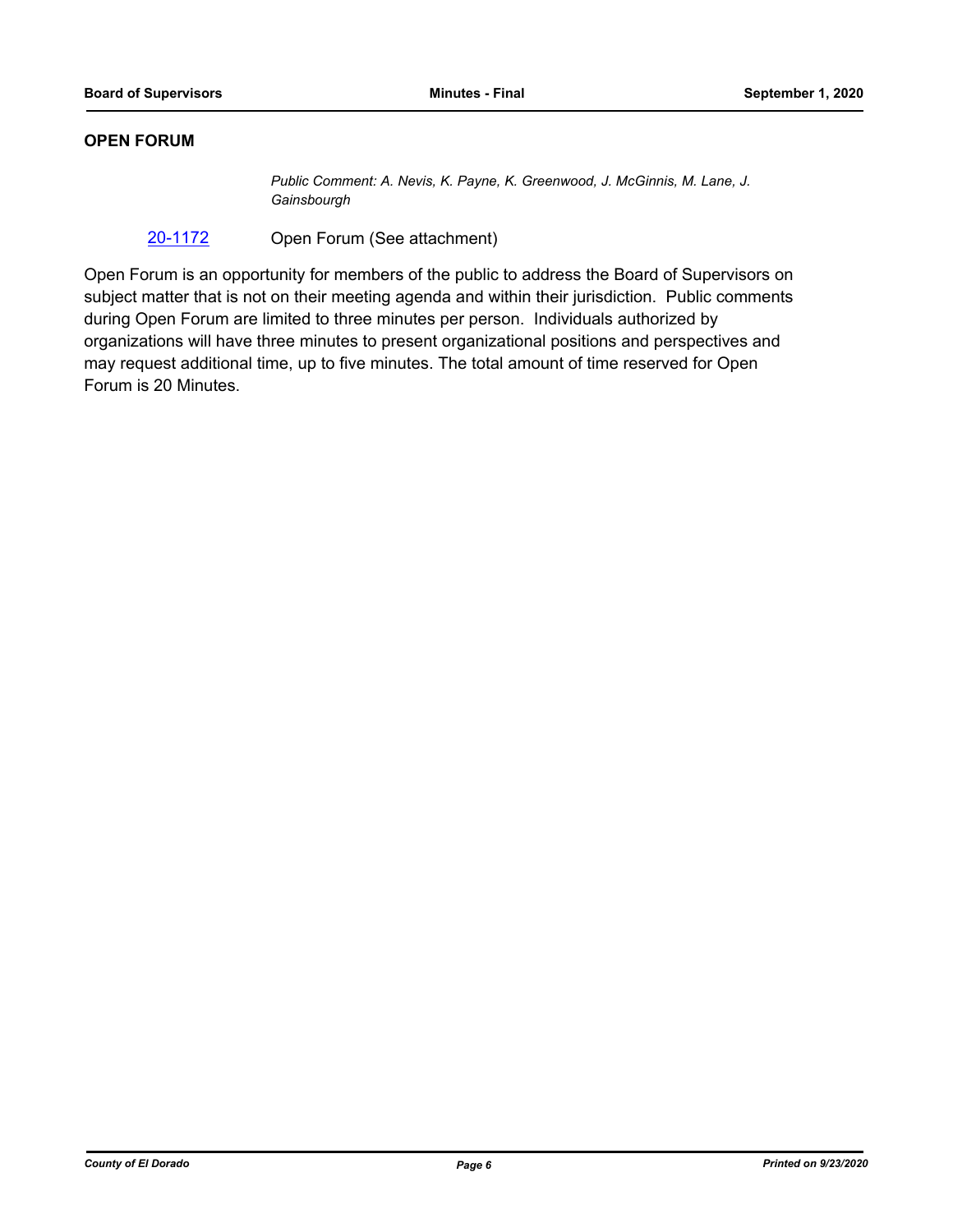#### **CONSENT CALENDAR**

**1.** [20-1144](http://eldorado.legistar.com/gateway.aspx?m=l&id=/matter.aspx?key=28352) Clerk of the Board recommending ther Board approve the Minutes from the Regular Meeting on August 25, 2020.

**This matter was Approved on the Consent Calendar.**

#### **GENERAL GOVERNMENT - CONSENT ITEMS**

**2.** [20-1148](http://eldorado.legistar.com/gateway.aspx?m=l&id=/matter.aspx?key=28356) Chief Administrative Officer, in conjunction with the Board's Community Choice Aggregation ad hoc committee, recommending the Board: 1) Authorize the Chief Administrative Officer to sign form 79-1030, which is a declaration by the Chief Administrative Officer regarding investigation, pursuit, or implementation of Community Choice Aggregation that will then be submitted to PG&E (*Attachment A*); 2) Authorize the Chief Administrative Officer to sign form 79-1031, a Community Choice Aggregator Non-Disclosure Agreement (*Attachment B)*, which will also be forwarded to PG&E; and 3) Pursuant to Board policy, provide conceptual approval to prepare an Ordinance to join the Pioneer Energy Joint Powers Authority, a sample of which is attached (*Attachment C*), and direct staff to return to the Board for the First Reading of the Ordinance on September 22, 2020.

#### **FUNDING:** N/A

#### **This matter was Approved on the Consent Calendar.**

**3.** [20-1100](http://eldorado.legistar.com/gateway.aspx?m=l&id=/matter.aspx?key=28308) Chief Administrative Office, Emergency Medical Services and Emergency Preparedness and Response Division, recommending the Board:

> 1) Approve and authorize the Chair to sign Funding Agreement 4758 with the El Dorado County Fire Safe Council for the disbursement of funds authorized through Title III of the Secure Rural Schools and Community Self Determination Act for the purpose of funding fire prevention and planning projects, with a term of three years, and Fiscal Year 2020-21 funding of \$156,469; and

2) Authorize the Chief Administrative Officer or designee to execute addenda pursuant to the Agreement for the purpose of determining funding amounts for Fiscal Year 2021-22 and 2022-23, contingent upon the County receiving an allocation of Title III funds and consistent with Board's prior direction regarding allocation of Title III funds.

**FUNDING:** Title III of the Secure Rural Schools and Community Self Determination Act.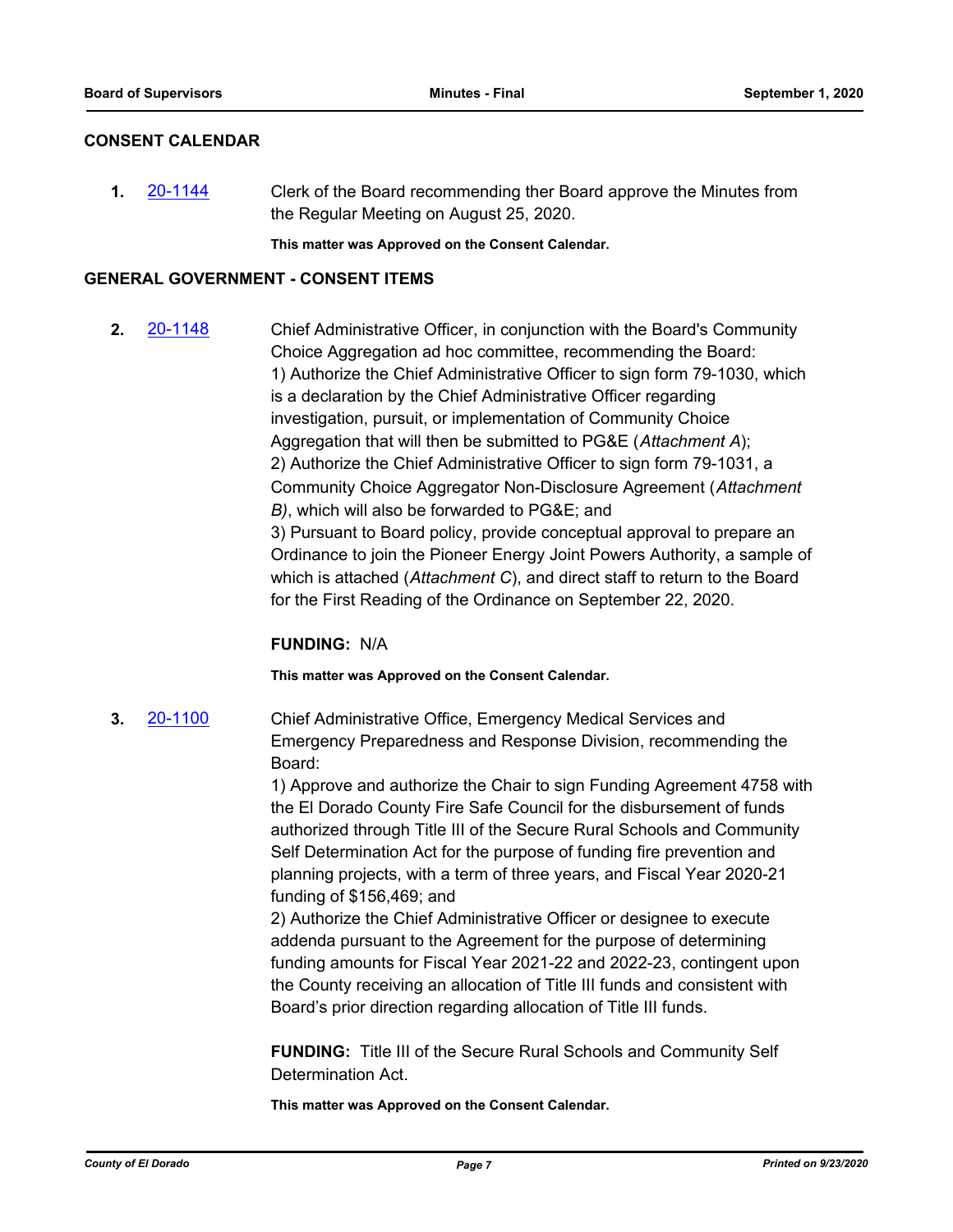**4.** [20-0691](http://eldorado.legistar.com/gateway.aspx?m=l&id=/matter.aspx?key=27897) Chief Administrative Office, Facilities Division, recommending the Board: 1) Approve and authorize the Chair to execute Amendment I to Agreement for Services 3777 with Tri-Signal Integration, Inc., to increase compensation by \$100,000 for an amended not to exceed amount of \$300,000 to provide routine fire system inspections, certifications, and as-needed maintenance and repair services; and 2) Make findings in accordance with County Ordinance 3.13.030 that it is appropriate to contract with Tri-Signal Integration, Inc. for services provided under Agreement 3777 because (B) "Specialty skills and qualifications not expressly identified in classifications are involved in the performance of the work."

**FUNDING:** General Fund.

**This matter was Approved on the Consent Calendar.**

**5.** [20-1124](http://eldorado.legistar.com/gateway.aspx?m=l&id=/matter.aspx?key=28332) Chief Administrative Office, Facilities Division, recommending the Board consider the following:

> 1) Make findings pursuant to Article II, Section 210b(6) of the El Dorado County Charter that due to the limited timeframes and temporary nature the ongoing aggregate of the work to be performed is not sufficient to warrant the addition of permanent staff; and

2) Authorize the Purchasing Agent to sign Amendment I to Agreement for Services 4832 with Pro-Line Cleaning Services, Inc. to extend the term through December 31, 2020, and increase compensation by \$27,335, for an amended not-to-exceed amount of \$74,195, as related to routine janitorial services at the Public Safety Facility.

**FUNDING:** General Fund.

**This matter was Approved on the Consent Calendar.**

**6.** [20-1119](http://eldorado.legistar.com/gateway.aspx?m=l&id=/matter.aspx?key=28327) Chief Administrative Office and Health and Human Services Agency, Public Health Division, recommending the Board approve and authorize the Chair to sign Resolution **138-2020** authorizing the Chief Administrative Officer (CAO) to sign agreements and amendments related to the COVID-19 public health emergency and bring forward said agreements or amendments to the Board within 30 days of execution for approval and ratification of the CAO's signature.

**FUNDING:** CARES Act Funding, FEMA.

**Resolution 138-2020 was Adopted upon Approval of the Consent Calendar.**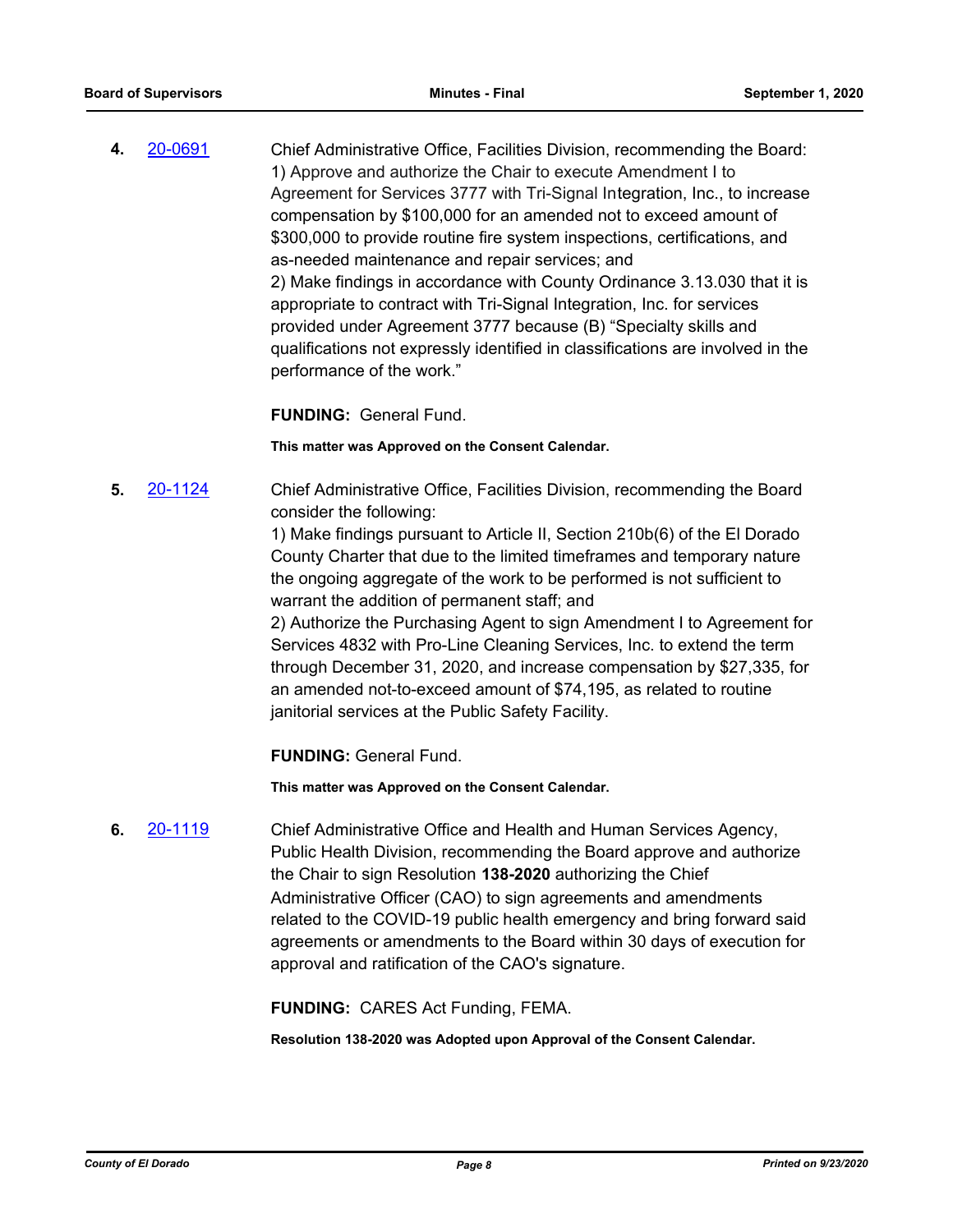**7.** [20-1121](http://eldorado.legistar.com/gateway.aspx?m=l&id=/matter.aspx?key=28329) Chief Administrative Office, Procurement and Contracts, and Information Technologies Department recommending the Board: 1) Authorize the Purchasing Agent to extend the term to June 30, 2021 on FENIX contract 2075 to match the State of California's competitively bid Contract 1-17-70-02A (Laptop Computers Dell) for the acquisition of laptops and related products for use by all County departments; and 2) Authorize the Purchasing Agent to increase FENIX purchase contract 2075 for the countywide purchase of laptops by \$570,000, bringing the purchase contract value to \$1,165,000. This increase is primarily related to the increased purchase of laptops to allow for teleworking options to enable compliance with COVID-19 public health precautions.

> **FUNDING:** CARES Act funding and various General Fund and Non-General Fund.

**This matter was Approved on the Consent Calendar.**

**8.** [20-1010](http://eldorado.legistar.com/gateway.aspx?m=l&id=/matter.aspx?key=28217) Human Resources Department recommending the Board: 1) Approve and adopt the revised Chief Administrative Office department-specific class specifications: Facilities Operations Technician (Title change from Building Operations Technician), Facilities Operations Supervisor (Title change from Building Operations Supervisor), Building Maintenance Worker I/II, and Building Maintenance Worker III (Title change from Sr. Building Maintenance Worker); 2) Approve and adopt the revised Department of Planning and Building department-specific class specifications: Building Inspector I/II/III and Code Enforcement Officer I/II;

3) Approve and adopt the new Department of Planning and Building department-specific class specification: Sr. Building Inspector; 4) Approve and adopt the revised Sheriff's Office department-specific class specifications: Sheriff's Public Safety Dispatcher I/II (Title change from Public Safety Dispatcher I/II), Sheriff's Sr. Public Safety Dispatcher (Title change from Sr. Public Safety Dispatcher), and Sheriff's Public Safety Dispatcher Supervisor (Title change from Supervising Public Safety Dispatcher); and

5) Adopt and authorize the Chair to sign Resolution **137-2020** to:

a) Approve the abovementioned title changes; and

b) Approve the Job Class Number, bargaining unit, and salary range for the new classification of Sr. Building Inspector.

#### **FUNDING:** N/A

**This matter was Approved and Resolution 137-2020 was Adopted upon Approval of the Consent Calendar.**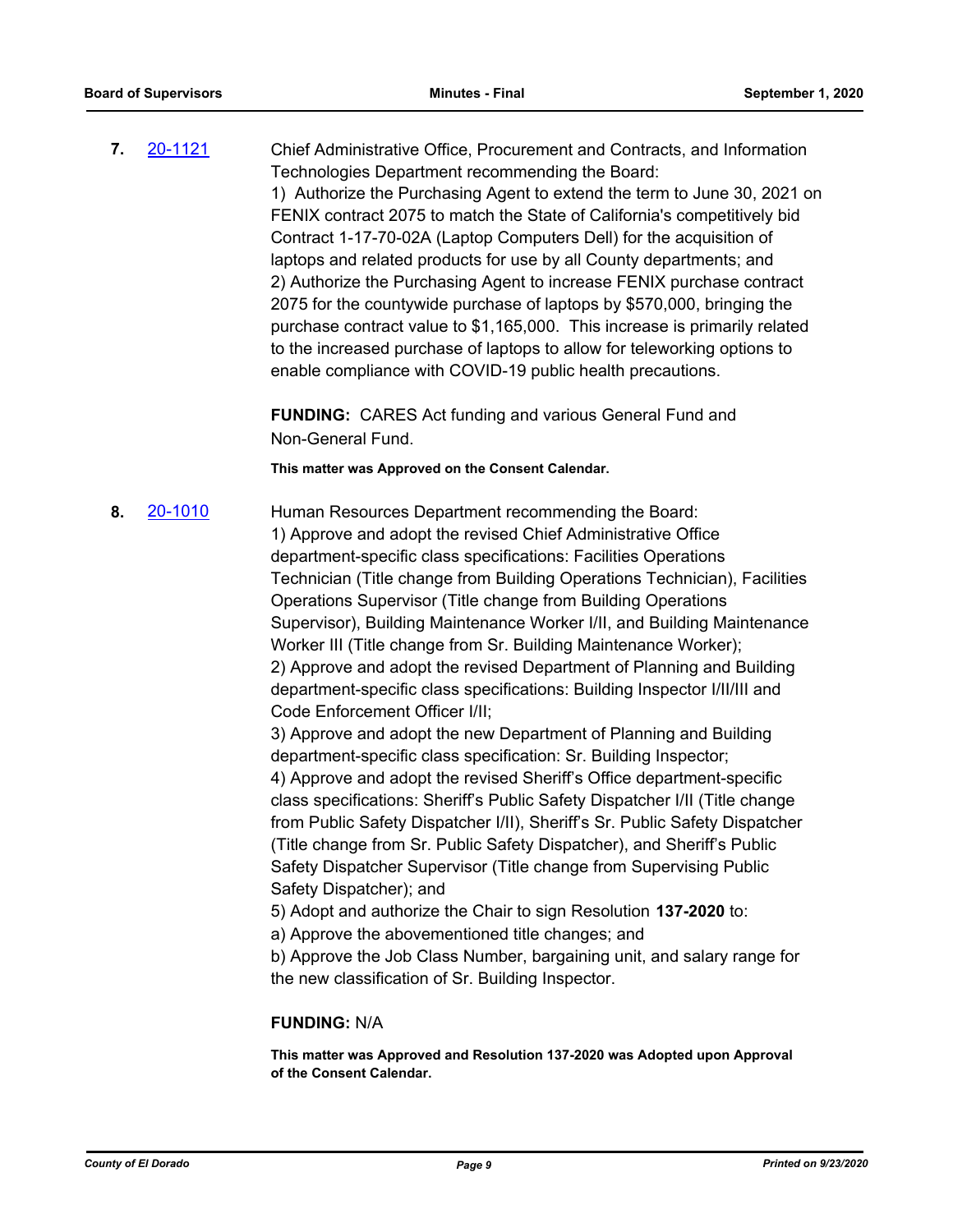**9.** [20-1039](http://eldorado.legistar.com/gateway.aspx?m=l&id=/matter.aspx?key=28247) Supervisor Veerkamp recommending the Board authorize the Chair to sign a Proclamation to proclaim September, 2020 as Prostate Cancer Awareness Month.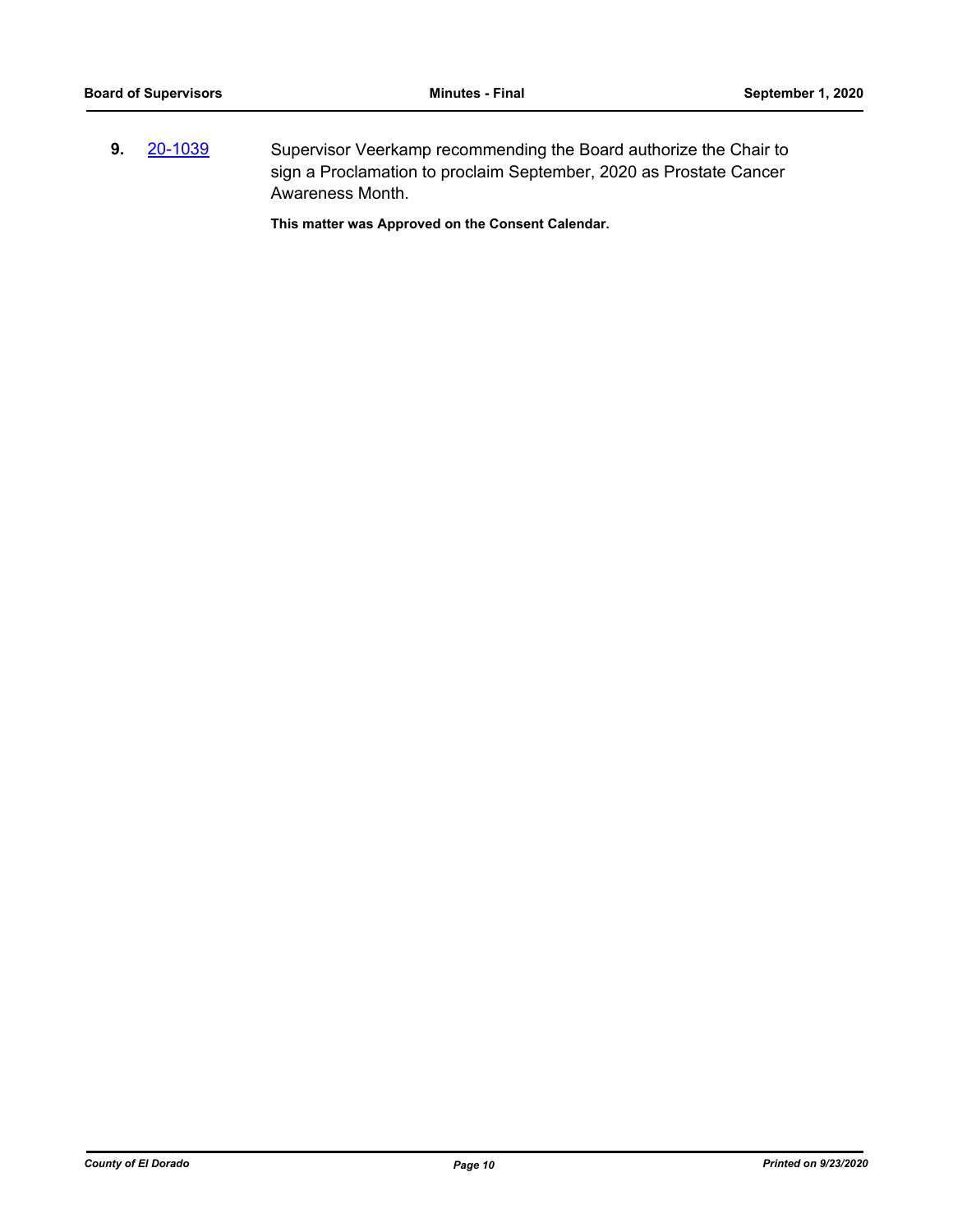#### **HEALTH AND HUMAN SERVICES - CONSENT ITEMS**

**10.** [20-0595](http://eldorado.legistar.com/gateway.aspx?m=l&id=/matter.aspx?key=27801) Health and Human Services Agency (HHSA) recommending the Board: 1) Approve and authorize the Chair to sign Agreement for Services 4868 with HAPPY Software, LLC, an MRI Software LLC Company ("MRI"), for the provision of software licensing and support needed by the Public Housing Authority, for the term upon execution through five years, with a maximum contractual obligation of \$133,086; 2) Make findings in accordance with County Ordinance 3.13.030 (B) that there are specialty skills and qualifications not expressly identified in County classifications involved in the performance of the work; 3) Authorize the Health and Human Services Agency Director, or designee, to execute further administrative documents relating to Agreement for Services 4868; and 4) Authorize the Purchasing Agent, or designee, to execute further documents relating to Agreement for Services 4868, including amendments, which do not increase the maximum dollar amount or term of the Agreement, and contingent upon approval by County Counsel and Risk Management.

**FUNDING:** 100% Public Housing Authority federal funds.

**This matter was Approved on the Consent Calendar.**

**11.** [20-0908](http://eldorado.legistar.com/gateway.aspx?m=l&id=/matter.aspx?key=28115) Health and Human Services Agency recommending the Board: 1) Approve and authorize the Chair to sign Agreement for Services 5012 with Sierra Child and Family Services, Inc., for the provision of school and community- based therapy to eligible youth in the amount of \$180,000, for the term upon execution through June, 30 2021;

2) Make findings in accordance with County Ordinance 3.13.030 that it is appropriate to contract with Sierra Child and Family Services, Inc., for services provided under this Agreement 5012 because C) "Due to the limited timeframes, temporary or occasional nature, or schedule for the project of scope of work the ongoing aggregate of work to be performed in not sufficient to warrant the addition of permanent staff"; and 3) Authorize the Purchasing Agent, or their designee, to execute further documents relating to Agreement for Services 5012, including amendments which do not increase the maximum dollar amount or term of the Agreement, and contingent upon approval by County Counsel and Risk Management.

**FUNDING:** 100% Federal Funding: Fiscal Year 2020-2021 Mental Health Services Block Grant.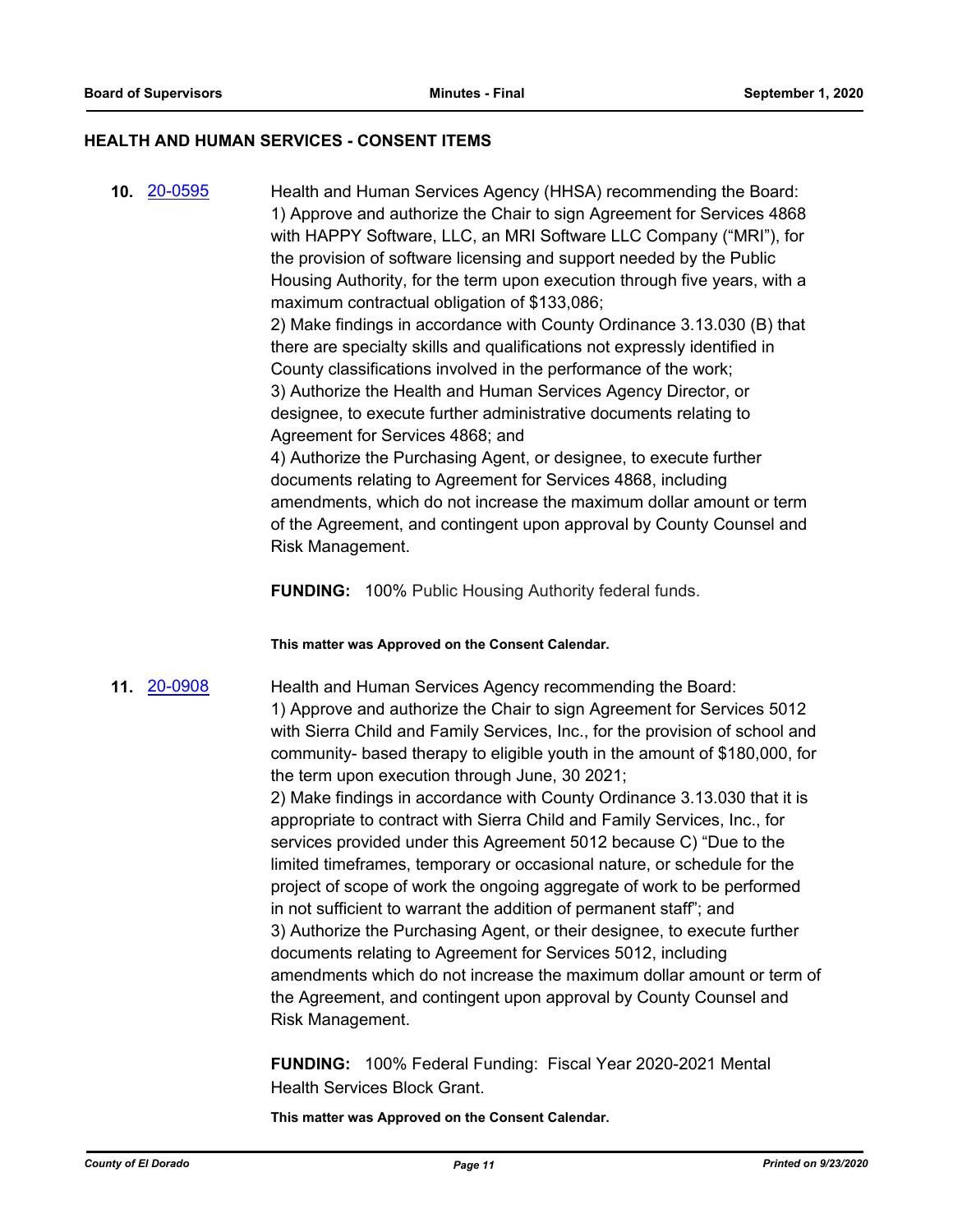**12.** [20-1060](http://eldorado.legistar.com/gateway.aspx?m=l&id=/matter.aspx?key=28268) Health and Human Services Agency recommending the Board: 1) Make findings in accordance with County Ordinance 3.13.030 (b) that it is appropriate to contract with Avellino Lab USA, Inc. for services provided under Agreement 5078 because the provision of such services provided by Contractor are in the public's best interest and that there are specialty skills, qualifications, and equipment not expressly identified in County classifications involved in the performance of the work; 2) Approve and authorize the Chair to sign Agreement for Services 5078 with Avellino Lab USA, Inc. for the provision of COVID-19 testing, supplies and results in the amount of \$3,150,000, effective upon execution and shall expire December 30, 2020; and 3) Authorize the Purchasing Agent, or designee, to execute further documents relating to Agreement for Services 5078, including amendments which do not increase the maximum dollar amount or term of the Agreement, and contingent upon approval by County Counsel and Risk Management.

> **FUNDING:** Federal and State: 25% Coronavirus Aid, Relief, and Economic Security Act and 75% Federal Emergency Management Agency.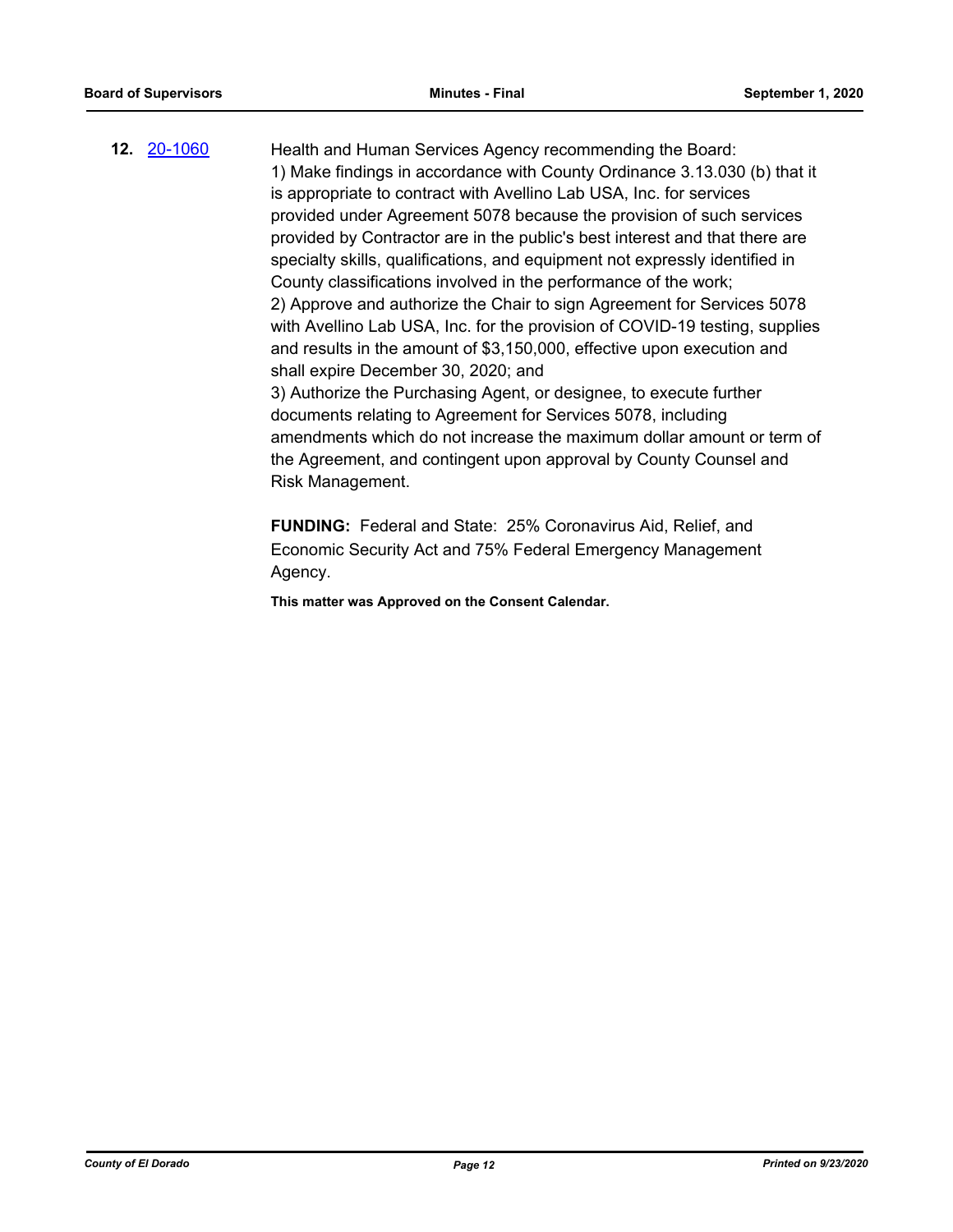**13. [20-1061](http://eldorado.legistar.com/gateway.aspx?m=l&id=/matter.aspx?key=28269)** Health and Human Services Agency recommending the Board: 1) Make findings in accordance with County Ordinance 3.13.030 (b) that it is appropriate to contract with WestPac Labs, Inc. for services provided under Agreement 5075 because the provision of such services provided by Contractor are in the public's best interest and that there are specialty skills, qualifications, and equipment not expressly identified in County classifications involved in the performance of the work; 2) Approve and authorize the Chair to sign Agreement for Services 5075 with WestPac, Inc. for the provision of COVID-19 testing, supplies and results in the amount of \$3,150,000, effective upon execution and shall expire December 30, 2020; and 3) Authorize the Purchasing Agent, or designee, to execute further documents relating to Agreement for Services 5075, including amendments which do not increase the maximum dollar amount or term of the Agreement, and contingent upon approval by County Counsel and Risk Management.

> **FUNDING:** Federal and State: 25% Coronavirus Aid, Relief, and Economic Security Act and 75% Federal Emergency Management Agency.

#### **Staff recommending this matter be Continued off Calendar.**

**This matter was Continued off Calendar upon Approval of the Consent Calendar.**

**14.** [20-1087](http://eldorado.legistar.com/gateway.aspx?m=l&id=/matter.aspx?key=28295) Health and Human Services Agency, acting as the Administrative Entity for El Dorado Opportunity Knocks Continuum of Care, recommending the Board approve and authorize the Chair to sign Amendment II to Agreement 4212, with Tahoe Coalition for the Homeless, modifying the potential funding sources listed in the Agreement, with no change to the term of October 8, 2019 through April 30, 2024, nor the maximum obligation of \$558,805.

> **FUNDING:** CESH-2018 grant; CESH-2019 grant; and COVID-19 Emergency Funding grant.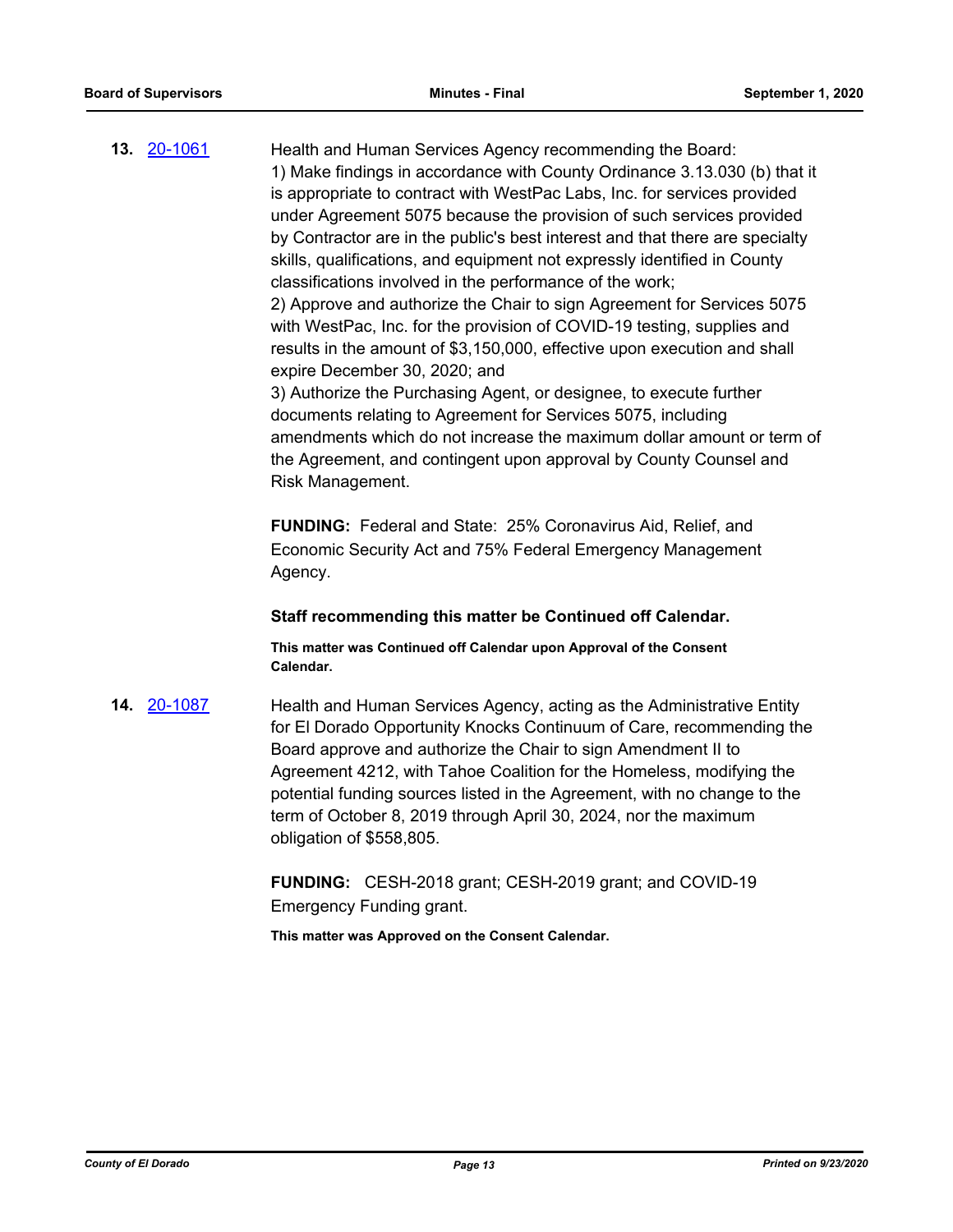**15.** [20-1102](http://eldorado.legistar.com/gateway.aspx?m=l&id=/matter.aspx?key=28310) Health and Human Services Agency, acting as the Administrative Entity for the El Dorado Opportunity Knocks Continuum of Care (CoC), recommending the Board:

> 1) Approve and authorize the Chair to sign Agreement for Services 5086 with The Center for Common Concerns (HomeBase), for a term effective upon execution through August 31, 2021, and a maximum obligation of \$216,000 for the provision of technical assistance and support for the El Dorado Opportunity Knocks (EDOK) Continuum of Care, and HHSA Homeless Program;

2) Make findings in accordance with County Ordinance 3.13.030 (B) Specialty skills and qualifications not expressly identified in County classifications are involved in the performance of the work, and C) "Due to the limited timeframes, temporary or occasional nature, or schedule for the project or scope of work, the ongoing aggregate of work to be performed is not sufficient to warrant addition of permanent staff;" and 3) Authorize the Purchasing Agent, or designee, to execute further documents relating to Agreement for Services 5086, including amendments which do not increase the maximum dollar amount or term of the Agreement, and contingent upon approval by County Counsel and Risk Management.

**FUNDING:** 100% Grant funded. County Whole Person Care Grant Funding / EDOK CoC HEAP and HHAP funding.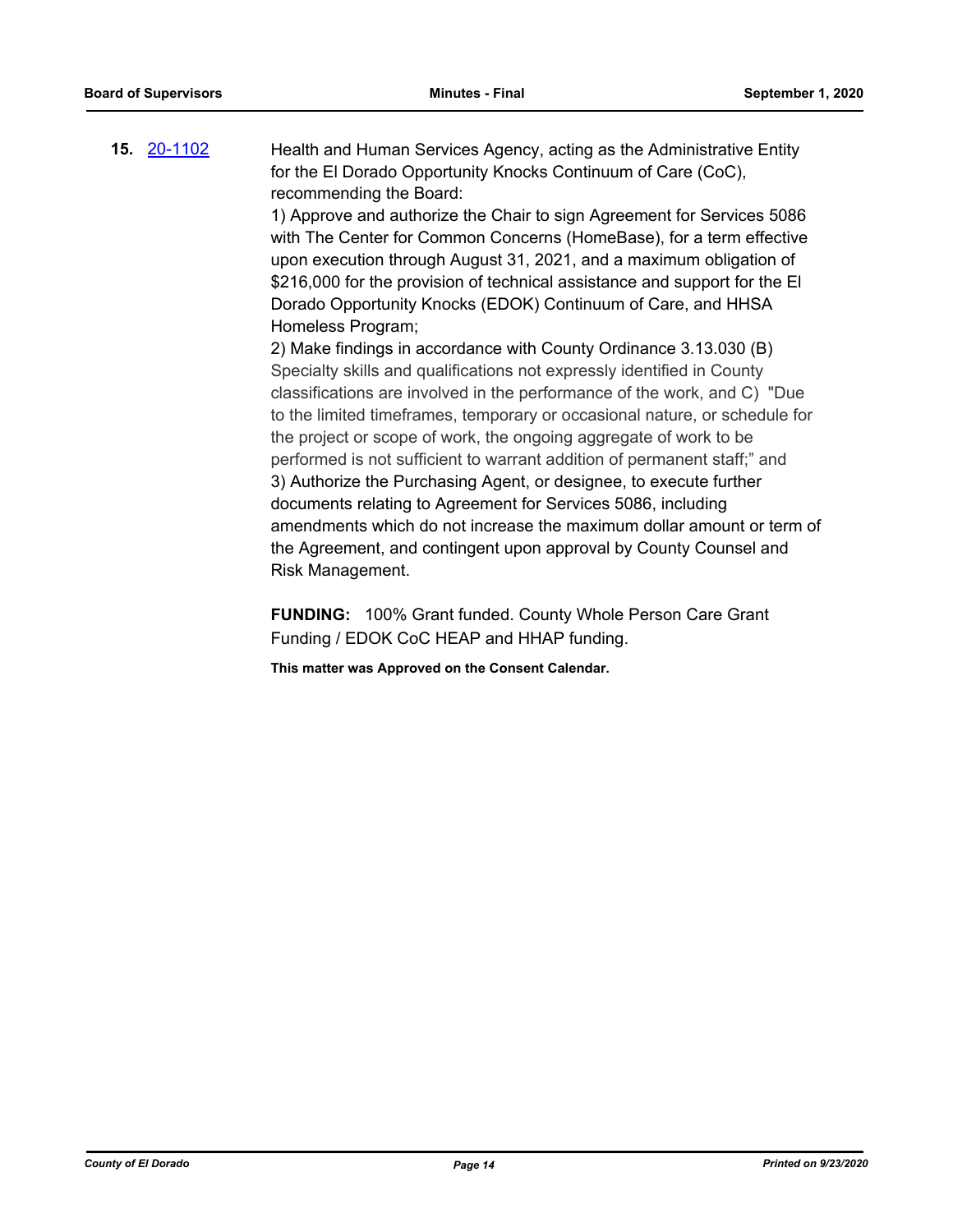#### **LAND USE AND DEVELOPMENT - CONSENT ITEMS**

**16.** [20-1091](http://eldorado.legistar.com/gateway.aspx?m=l&id=/matter.aspx?key=28299) Department of Transportation recommending the Board take the following actions pertaining to the Guardrail Upgrades - Tahoe Project, CIP 72198, Contract 4576:

> 1) Award the Construction Contract to Dirt and Aggregate Interchange Inc., the lowest responsive, responsible bidder.;

2) Approve and authorize the Chair to sign the Construction Contract, subject to review and approval by County Counsel and Risk Management; and

3) Authorize the Director of Transportation to sign an Escrow Agreement, if requested by the Contractor and in accordance with Public Contract Code Section 22300, for the purpose of holding Contract retention funds.

**FUNDING:** Highway Safety Improvement Program (100% - Federal).

**This matter was Approved on the Consent Calendar.**

**17.** [20-0962](http://eldorado.legistar.com/gateway.aspx?m=l&id=/matter.aspx?key=28169) Department of Transportation recommending the Board receive and file an annual report on real property acquisitions executed by the Director of Transportation, under the authority of Ordinance 5094**,** for acquisitions totaling \$122,200 during the reporting period of July 1, 2019 through June 30, 2020.

> **FUNDING:** Local sources include Accumulative Capital Outlay, Sacramento-Placerville Transportation Corridor Joint Powers Authority Funds, Ponderosa Quimby Funds, Tribe Funds, Traffic Impact Mitigation Fees, Road Fund, and General Fund. State/Federal sources include the Regional Surface Transportation Program, the Highway Bridge Program, and potentially FEMA/Cal OES.

**This matter was Approved on the Consent Calendar.**

**18.** [20-0991](http://eldorado.legistar.com/gateway.aspx?m=l&id=/matter.aspx?key=28198) Department of Transportation recommending the Board retroactively approve and authorize the Purchasing Agent, or designee, to sign the Agreement for Services 4572 with Paul Slazas doing business as Rosies Firewood, for a term beginning on March 6, 2020 through June 30, 2021.

> **FUNDING:** County Service Area Zone of Benefit Special Taxes and Assessments.

**This matter was Approved on the Consent Calendar. Supervisor Frentzen registered a No vote on this matter based on the Agreement being retroactive.**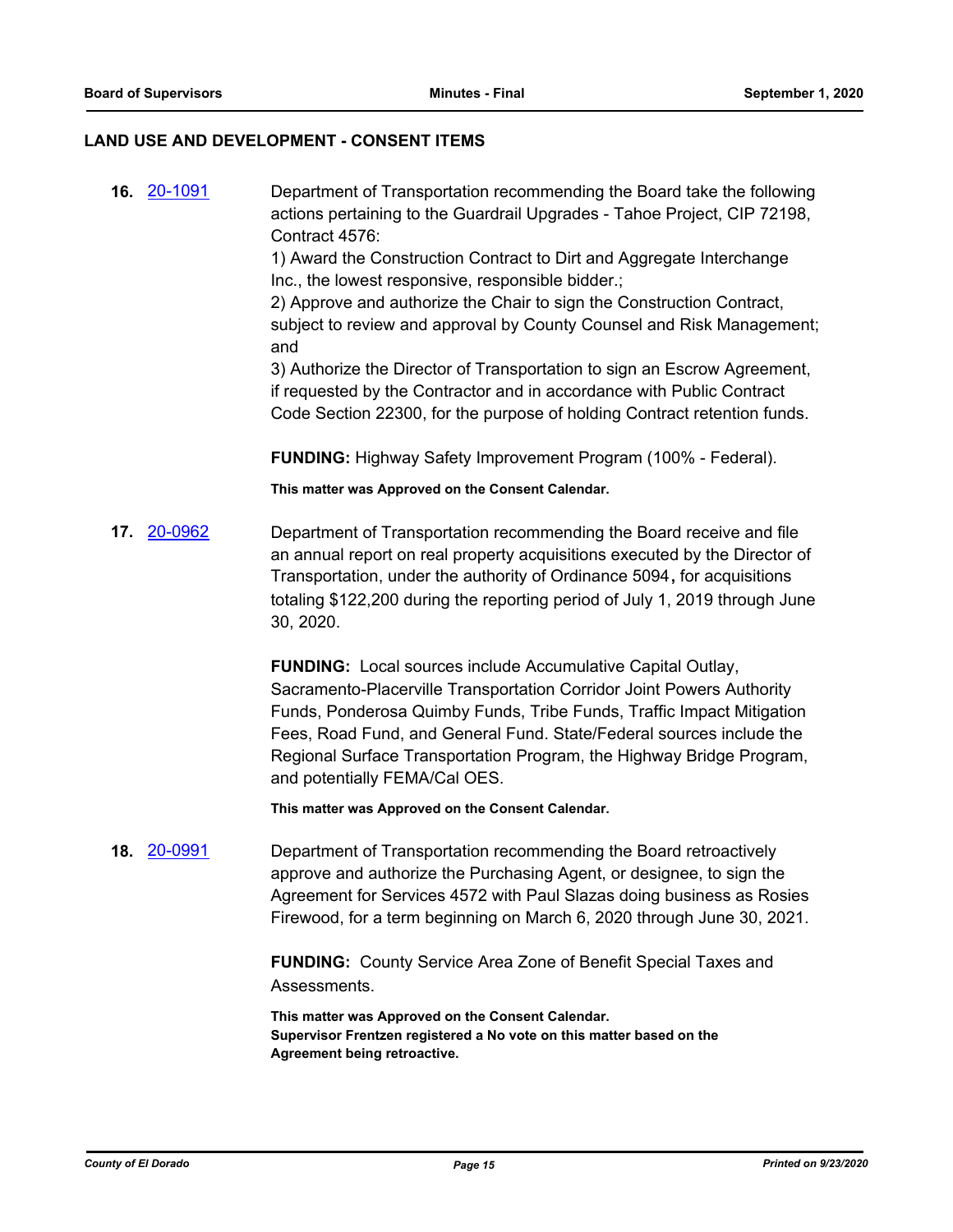**19.** [20-0948](http://eldorado.legistar.com/gateway.aspx?m=l&id=/matter.aspx?key=28155) Department of Transportation recommending the Board: 1) In accordance with Chapter 3.13, Section 3.13.030 of County Ordinance Code, find that it is more economical and feasible to engage an independent contractor for development of an inter-agency agreement for the County's maintenance program; and 2) Approve and authorize the Chair to sign Agreement for Services 4976 with Sycamore Environmental Consultants, Inc. in the not-to-exceed amount of \$132,118.94, for a term to become effective upon execution by both parties and expiring three years thereafter, to develop a Routine Maintenance Agreement with the California Department of Fish and Wildlife.

#### **FUNDING:** Road Fund.

**This matter was Approved on the Consent Calendar.**

**20.** [20-1012](http://eldorado.legistar.com/gateway.aspx?m=l&id=/matter.aspx?key=28219) Department of Transportation recommending the Board approve and confirm appointments of existing and new advisory committee members to fill vacancies on Zone of Benefit Advisory Committees in County Service Areas 2 and 9 as outlined in Exhibit A, Zone of Benefit Advisory Committee Updates for Fiscal Year 2020-21.

> **FUNDING:** County Service Area 2 and 9 Zone of Benefit Special Taxes and Assessments.

**This matter was Approved on the Consent Calendar.**

**21.** [20-0913](http://eldorado.legistar.com/gateway.aspx?m=l&id=/matter.aspx?key=28120) Environmental Management Department recommending the Board approve and authorize the Chair to sign Amendment II to Agreement for Services 2681 with Tetra Tech BAS, Inc., doing business as Bryan A. Stirrat & Associates, for the provision of solid waste, landfill, and wastewater treatment plant engineering and construction quality assurance services in order to increase the total amount of the Agreement by \$60,000 for a new not-to-exceed amount of \$335,000, extend the expiration date of the Agreement from September 18, 2020 to November 18, 2020, with no changes to the scope of work of the Agreement.

> **FUNDING:** Non-General Fund / County Service Area No. 10 - Solid Waste and Liquid Waste funds.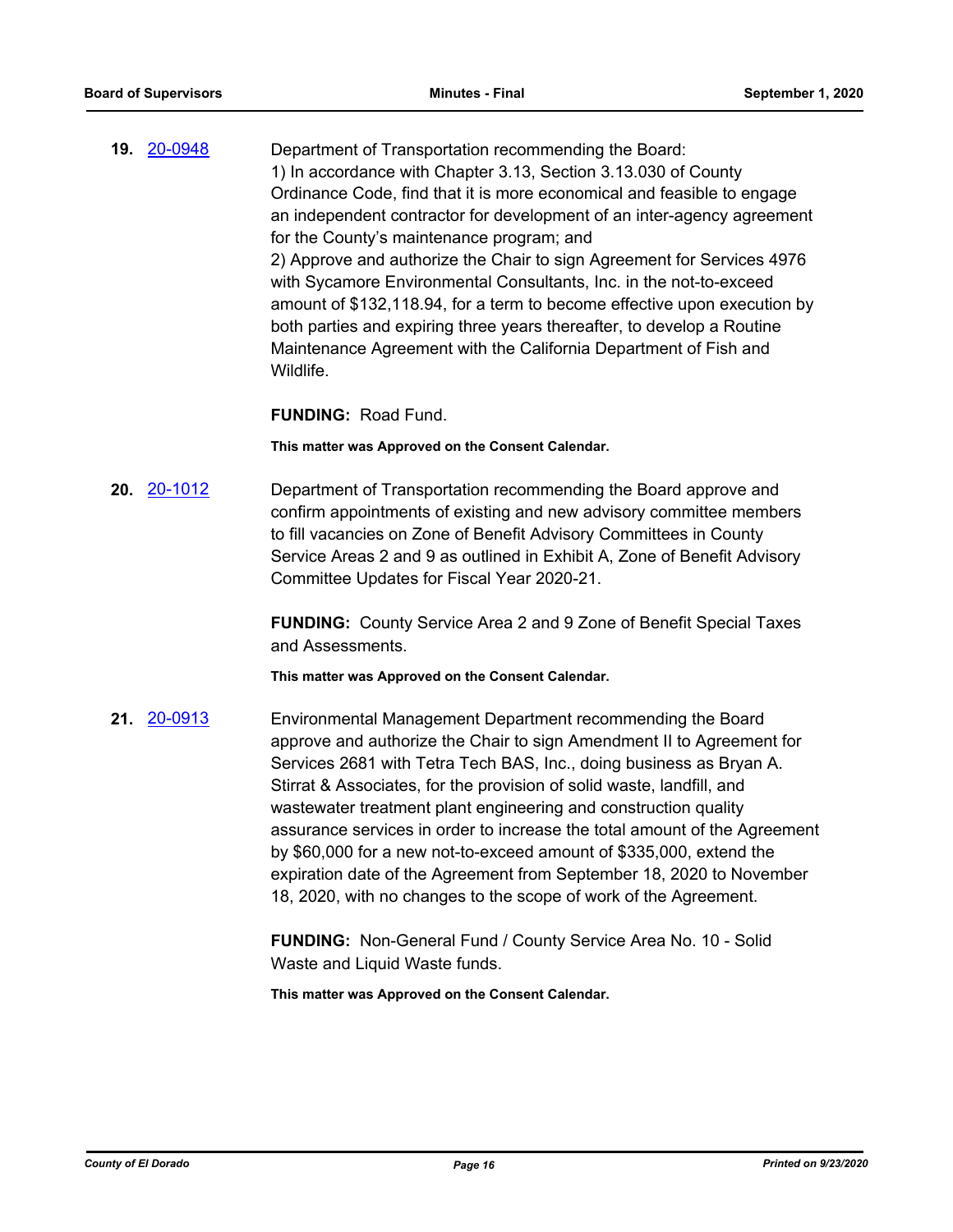**22.** [20-1052](http://eldorado.legistar.com/gateway.aspx?m=l&id=/matter.aspx?key=28260) Planning and Building Department, Tahoe Planning and Stormwater Division, recommending the Board: 1) In accordance with Section 3.13.030 - Procedure of Chapter 3.13 (Contracting out) of the County Code of Ordinances, find that due to the limited timeframes, temporary or occasional nature, and schedule for the project, the ongoing aggregate of work to be performed is not sufficient to warrant addition of permanent staff to assist the County with the development of a Stormwater Quality and Best Management Practice Design Manual for the West Slope that addresses the State Water Resources Control Board National Pollutant Discharge Elimination System General Permit for Storm Water Discharges from Small Municipal Separate Storm Sewer Systems (MS4) ; and 2) Approve and authorize the Chair to sign an agreement with Stantec Consulting Services, Inc. in an amount not to exceed \$87,608 for a term of three years. **FUNDING:** NPDES - ½ Public Utility Franchise Fees and ½ General

**This matter was Approved on the Consent Calendar.**

Fund.

**23.** [20-1065](http://eldorado.legistar.com/gateway.aspx?m=l&id=/matter.aspx?key=28273) Planning and Building Department, Planning Division and Economic Development Division, recommending the Board approve and authorize the Planning and Building Director to sign Termination Agreement for Agreement for Services 3687 with the De Novo Planning Group.

> **FUNDING:** General Fund and Building Homes and Jobs Act (SB 2) Funding (State).

**This matter was Approved on the Consent Calendar. Supervisor Parlin recused herself from this matter.**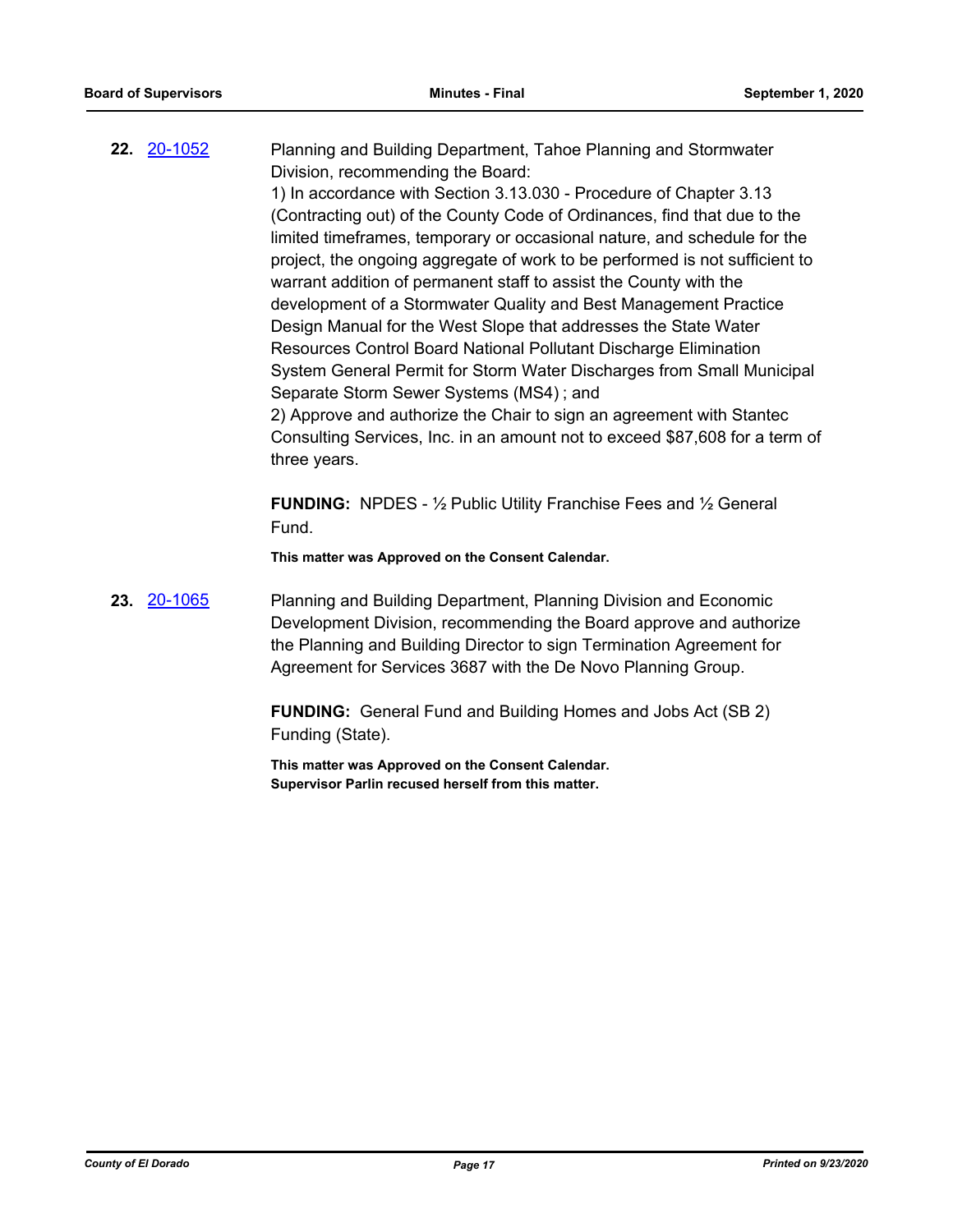#### **LAW AND JUSTICE - CONSENT ITEMS**

**24.** [20-1138](http://eldorado.legistar.com/gateway.aspx?m=l&id=/matter.aspx?key=28346) Probation Department recommending the Board: 1) Approve and authorize the Chair to sign Amendment I to Agreement for Services 4800 with Northern California Construction Training, for pre-apprenticeship construction instruction for adult clients of the Probation Department, to increase the amount of the contract by \$42,931.92 for a total not to exceed amount of \$222,732.24 for the term of July 1, 2020, through June 30, 2021; and 2) Authorize the Purchasing Agent, or designee, to execute further documents relating to Agreement for Services 4800, including amendments which do not increase the maximum dollar amount or term of the Agreement, and contingent upon approval by County Counsel and Risk Management.

**FUNDING:** Public Safety Realignment (AB 109).

**This matter was Approved on the Consent Calendar.**

#### **END CONSENT CALENDAR**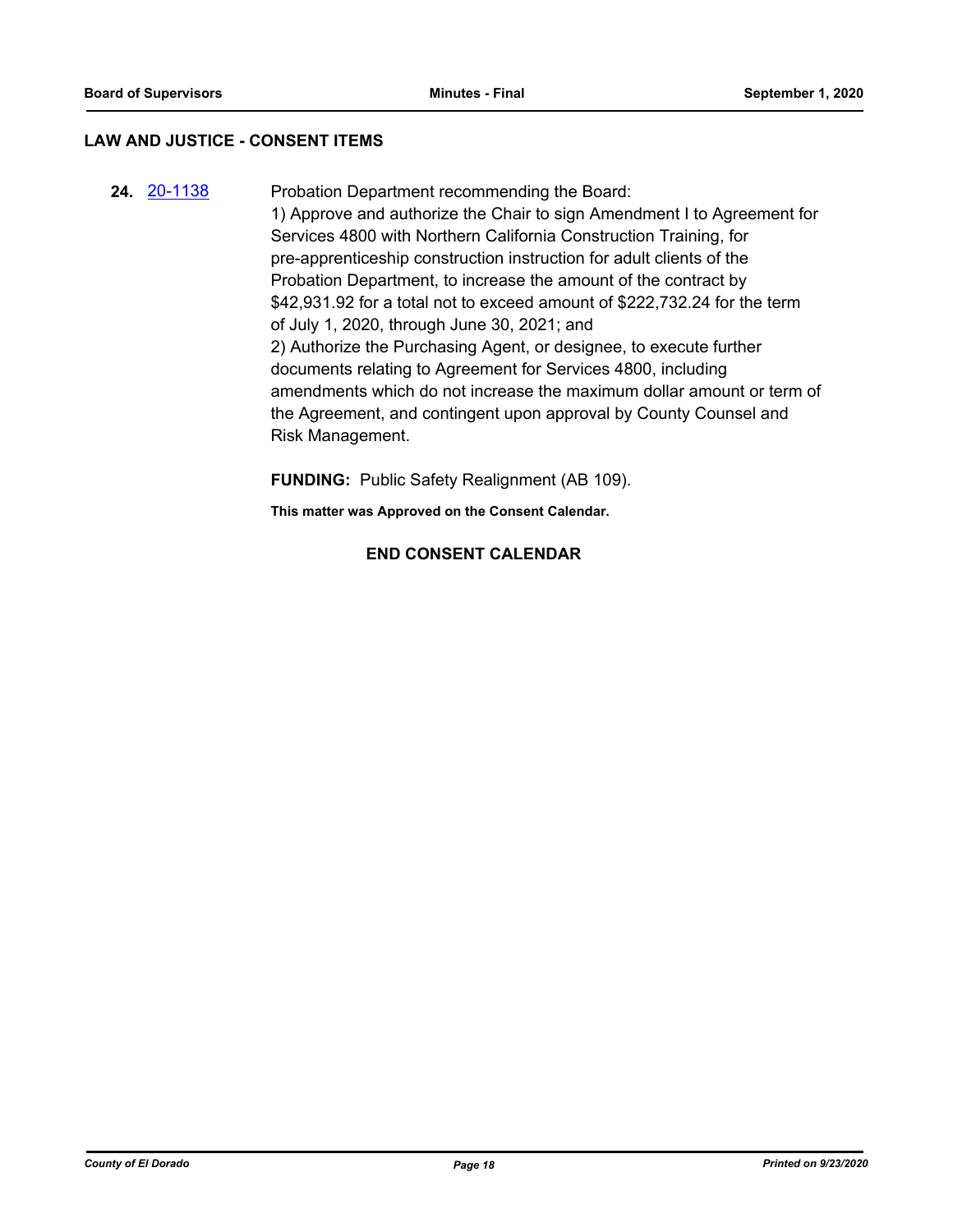#### **DEPARTMENT MATTERS (Items in this category may be called at any time)**

**25. 20-0526** Chief Administrative Office recommending the Board receive an update from County Departments on the operational impacts of COVID-19 and provide direction to staff if necessary. (Cont. 8/25/2020, Item 37)

#### **FUNDING:** N/A

*Public Comment: D.Williams, K. Greenwood, K. Payne, J. McGinnis*

**The Board received an update from County Departments on the operational impacts of COVID-19.**

**26.** [20-1139](http://eldorado.legistar.com/gateway.aspx?m=l&id=/matter.aspx?key=28347) Chief Administrative Office recommending the Board consider a request from the El Dorado County Fair Association to: 1) Approve relief or deferment of the Fiscal Year 2020-21 General Liability Loan payment, totaling \$22,808.70; and

2) Approve waiver or deferment of the monthly CalPERS Unfunded Accrued Liability Payment of \$5,811.58 (\$69,739 for FY 2020-21) beginning with the July 2020 payment.

**FUNDING:** General Fund and Risk Management Internal Service Fund.

**A motion was made by Supervisor Hidahl, seconded by Supervisor Frentzen to: 1) Approve deferment of the Fiscal Year 2020-21 General Liability Loan payment, totaling \$22,808.70; and 2) Deny a waiver or deferment of the monthly CalPERS Unfunded Accrued Liability Payment of \$5,811.58 (\$69,739 for FY 2020-21) beginning with the July 2020 payment.**

**Yes:** 5 - Veerkamp, Frentzen, Novasel, Hidahl and Parlin

#### **10:00 AM TIME ALLOCATION (Items will not be heard prior to time stated).**

**27.** [20-1040](http://eldorado.legistar.com/gateway.aspx?m=l&id=/matter.aspx?key=28248) Supervisor Veerkamp recommending the Board authorize the Chair to sign a Proclamation in recognition of "Lest We Forget Day" in memory of that tragic day, September 11, 2001, when our nation was brutally attacked by terrorists, resulting in the enormous loss of American lives. We will never forget.

*Public Comment: K. Greenwood*

**Supervisor Veerkamp read the Proclamation. A motion was made by Supervisor Veerkamp, seconded by Supervisor Frentzen to Approve this matter.**

**Yes:** 5 - Veerkamp, Frentzen, Novasel, Hidahl and Parlin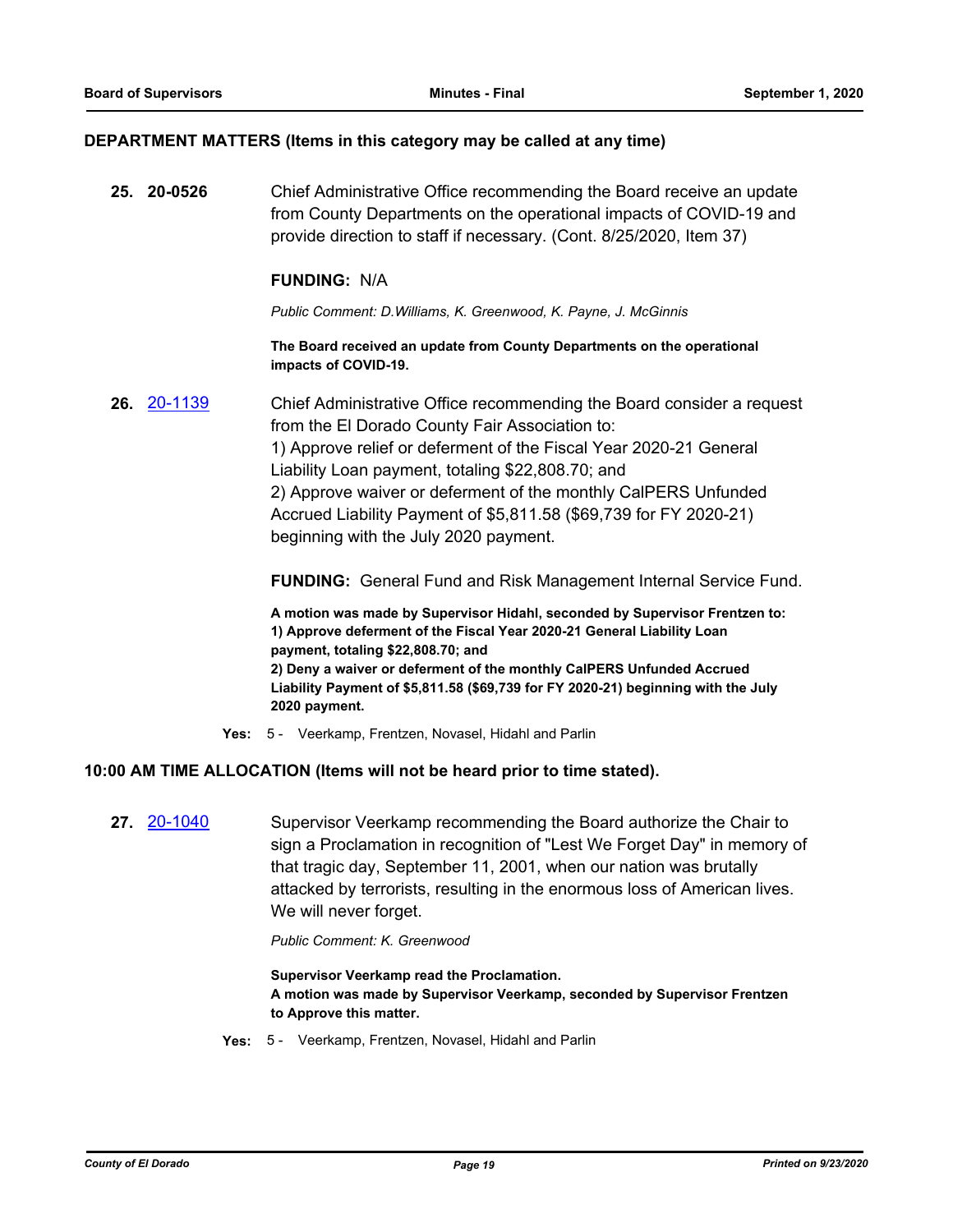**28.** [20-1105](http://eldorado.legistar.com/gateway.aspx?m=l&id=/matter.aspx?key=28313) Supervisor Veerkamp recommending the Board authorize the Chair to sign a Proclamation to recognize the month of September 2020 as National Preparedness Month in El Dorado County.

*Public Comment: K. Payne, K. Greenwood*

**Supervisor Veerkamp read the Proclamation. A motion was made by Supervisor Veerkamp, seconded by Supervisor Hidahl to Approve this matter.**

**Yes:** 5 - Veerkamp, Frentzen, Novasel, Hidahl and Parlin

**29.** [20-1141](http://eldorado.legistar.com/gateway.aspx?m=l&id=/matter.aspx?key=28349) Chief Administrative Office, Parks Division, recommending the Board 1) Receive an update on current Parks projects and future opportunities; 2) Provide direction on the application for California Department of Parks and Recreation Prop 68 Grant Program for FY 2020-21 and future grant funding opportunities;

> 3) Direct staff to continue with the disposition of the surplused Red Hook Property, and direct that any proceeds be used for future park acquisition or development consistent with the County's General Plan and Parks Master Plan;

> 4) Direct that Prop 68 per capita funding be used for the construction of restroom improvements at Forebay Park, playground at the Railroad Park, and a dog park working jointly with the City of Placerville; and 5) Direct staff to work with County Counsel to acquire property located at 3447 Clemenger Drive, currently owned by the Marshall Foundation, for the development of a Sports Complex, and to utilize the proceeds from the Bass Lake property, recently acquired by the El Dorado Hills Community Services District for \$250,000, for the purpose of conducting a fiscal analysis, design, and environmental analysis.

> **FUNDING:** State Parks Funding, SMUD Agreement Funds, Quimby Act Fees, and General Fund.

*Public Comment: K. Payne, W. Lowery, K. Greenwood, J. McGiver, M. Cory, M. Lane*

**A motion was made by Supervisor Hidahl, seconded by Supervisor Veerkamp to Approve this matter and direct staff to move forward with the application for the California Department of Parks and Recreation Prop 68 Grant Program for Fiscal Year 2020-21 and future grant funding opportunities.**

**Yes:** 4 - Veerkamp, Frentzen, Novasel and Hidahl

**Noes:** 1 - Parlin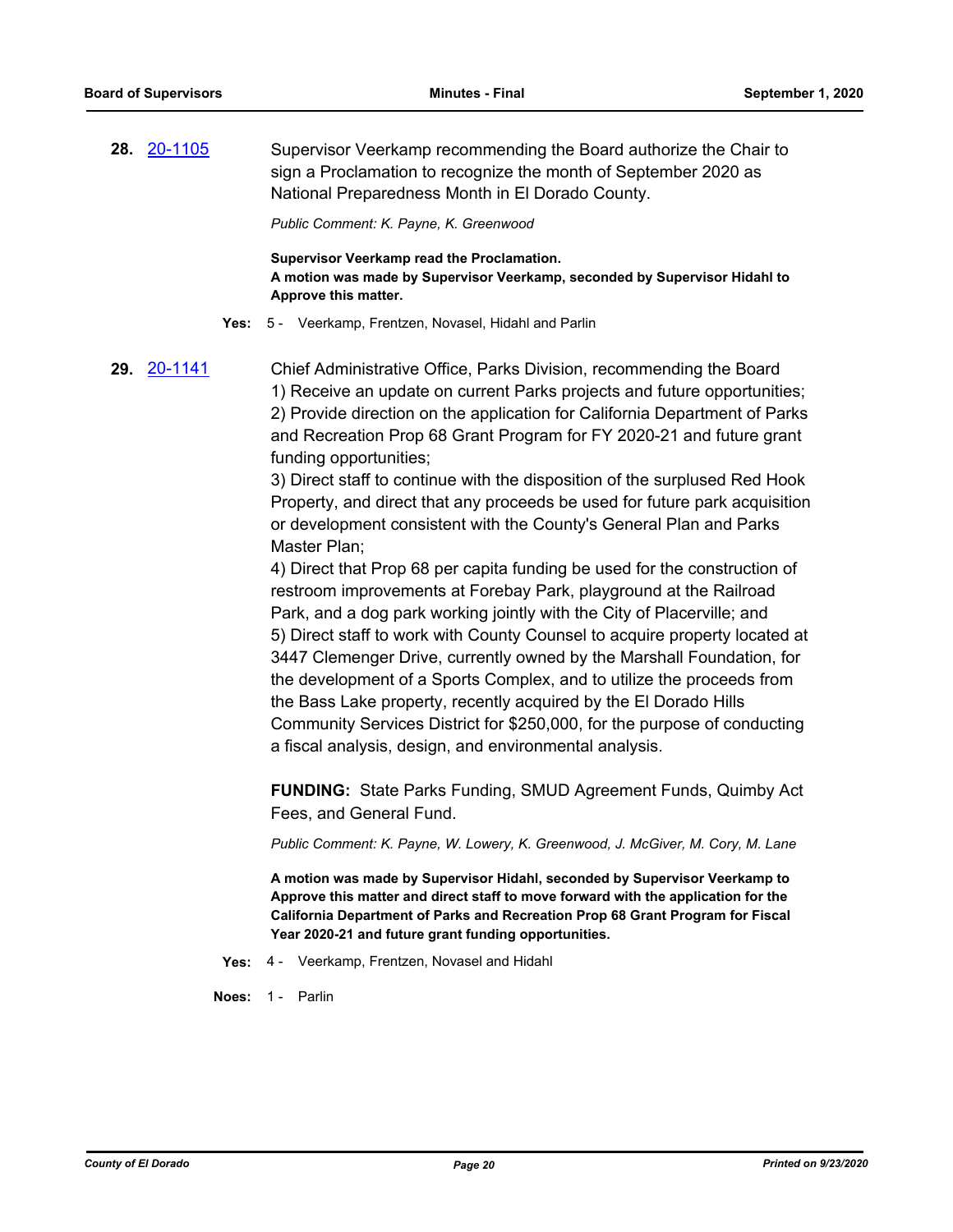#### **1:00 PM TIME ALLOCATION (Items will not be heard prior to the time stated)**

**30.** [20-1069](http://eldorado.legistar.com/gateway.aspx?m=l&id=/matter.aspx?key=28277) Probation Department recommending the Board: 1) Recognize Christian Melrose, Assistant Superintendent - Institutions, on his retirement from El Dorado County after 19 years of service; and 2) Approve and authorize the Chair to sign a Proclamation recognizing Assistant Superintendent Melrose's dedication to public service and to congratulate him on his retirement.

#### **FUNDING:** N/A

**Brian Richart, Chief Probation Officer, read the Proclamation. A motion was made by Supervisor Frentzen, seconded by Supervisor Hidahl to Approve this matter.**

**Yes:** 5 - Veerkamp, Frentzen, Novasel, Hidahl and Parlin

**31.** [20-1037](http://eldorado.legistar.com/gateway.aspx?m=l&id=/matter.aspx?key=28245) HEARING - Planning and Building Department, Planning Services Division staff recommending the Board of Supervisors (Board): 1) Approve the California Environmental Quality Act (CEQA) Addendum to the Targeted General Plan Amendment/Zoning Ordinance Update (TGPA/ZOU) Environmental Impact Report (EIR) consistent with Sections 15162 and 15164 of the CEQA Guidelines (Legistar File 20-1037, Attachment B C);

2) Consider recommended additional modifications to Title 130 (Zoning) and Title 120 (Subdivisions) of the El Dorado County Ordinance Code from the Planning Commission made during the Planning Commission hearing on July 9, 2020;

3) Adopt an Ordinance for Title 130 (Zoning) Amendments of the El Dorado County Ordinance Code, incorporating additional modifications proposed by the Planning Commission and recommended by the Board (Legistar File 20-1037, Attachment  $G$  2C); and

4) Adopt an Ordinance for Title 120 (Subdivisions) Amendments of the El Dorado County Ordinance Code, incorporating additional modifications proposed by the Planning Commission and recommended by the Board (Legistar File 20-1037, Attachment  $\overline{P}$  E). (Cont. 8/25/2020, Item 43)

#### **FUNDING:** N/A

**A motion was made by Supervisor Parlin, seconded by Supervisor Hidahl to Approve this matter and Adopt Ordinance 5128 for Title 120 and Ordinance 5127 for Title 130 with the following changes to Ordinance 5127:**

**1) The size of the sign shall be a minimum of 32 square fee (4 feet high by 8 feet wide); and**

**2) The sign text shall be large, black letters on a white background. The font size shall be proportional to the sign for optimum readability. The sign content shall specify project type (e.g. Commercial, Residential, Industrial, Mixed Use) and shall include the following minimum information: project type, project name, number of units or building square footage, project number.**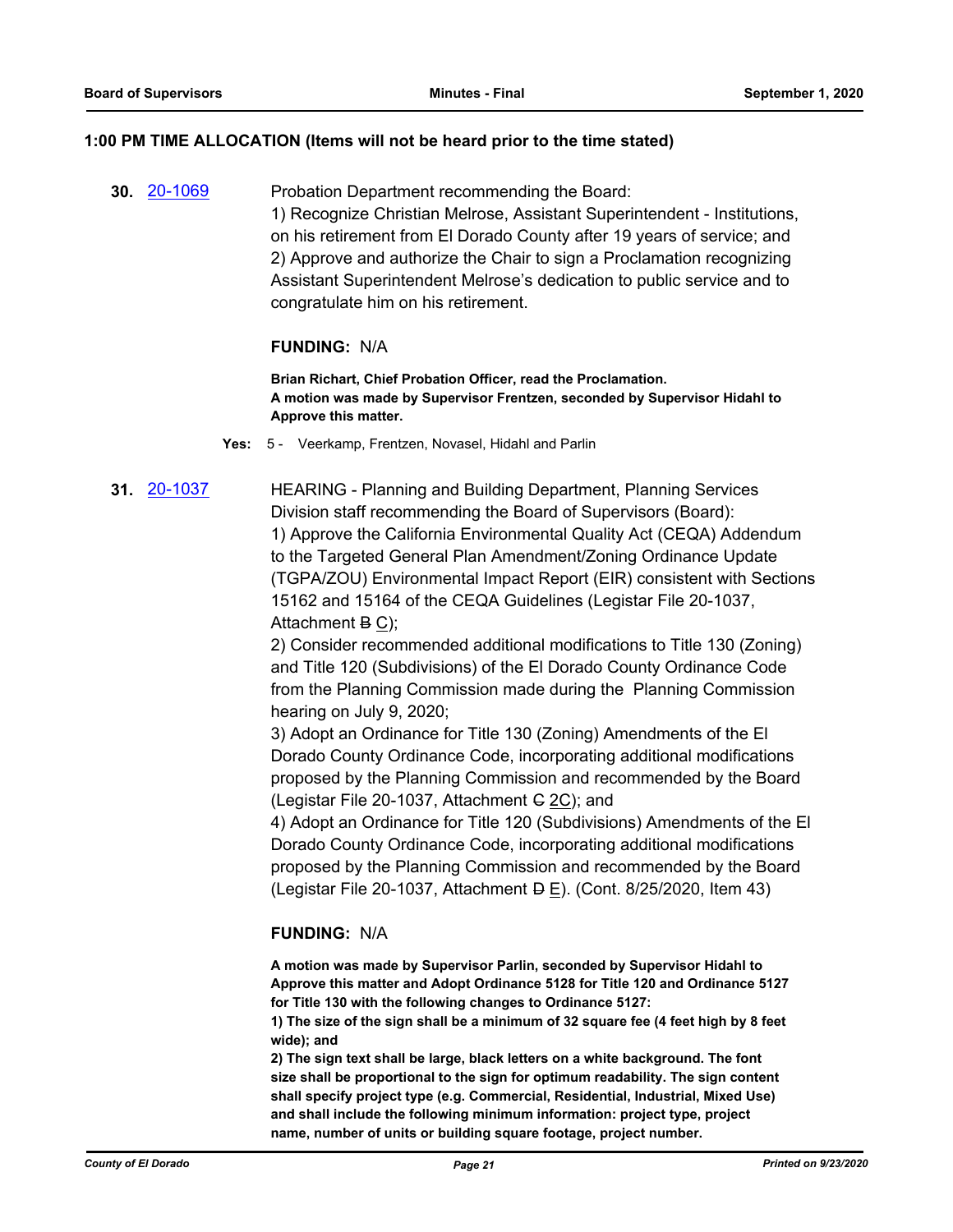#### **Yes:** 5 - Veerkamp, Frentzen, Novasel, Hidahl and Parlin

#### **ITEMS TO/FROM SUPERVISORS (May be called at any time during the meeting)**

**Supervisor Hidahl reported on the following: Homelessness working group meeting. El Dorado Hills Community Services District meeting. COVID-19 cooperative call. CAL Operation of Emergency Services meeting. Local Agency Formation Commission meeting. County Counsel monthly meeting. Capital SouthEast Connector Joint Powers Authority meeting. Pioneer Energy meeting. On Friday, September 4, 2020, there will be a town hall meeting with the State Insurance Commissioner. Bass Lake Road update.**

**Supervisor Frentzen reported on the following: Grand Jury introduction. Local Agency Formation Commission meeting. Constituent meetings.**

**Supervisor Parlin reported on the following: Auburn Lake Trails tour and ceremony. Sheriff's update on simulated fire evacuation experience. County Counsel monthly meeting. Director of Transportation monthly meeting. CCA Ad Hoc meeting. Cattle ranchers meeting.**

**Supervisor Novasel reported on the following: Tahoe Summit. Cal Trans update. Behavioral Health Commission meeting. Housing and transportation discussions.**

**Supervisor Veerkamp reported on the following: Joint Powers Authority meeting. Ranch marketing compliance meeting. Fire service sustainability meeting. SOFAR meeting. Tour of the MORE facility. CCI grant meeting.**

#### **CAO UPDATE (May be called at any time during the meeting)**

**Don Ashton, Chief Administrative Officer, reported on the following: Community Choice Aggregate and Pioneer Energy update. Tour of the MORE facility. Thanked Laura Schwartz of the Chief Administrative Office. Next regular Board meeting September 22, 2020. Budget meeting on September 18, 2020.**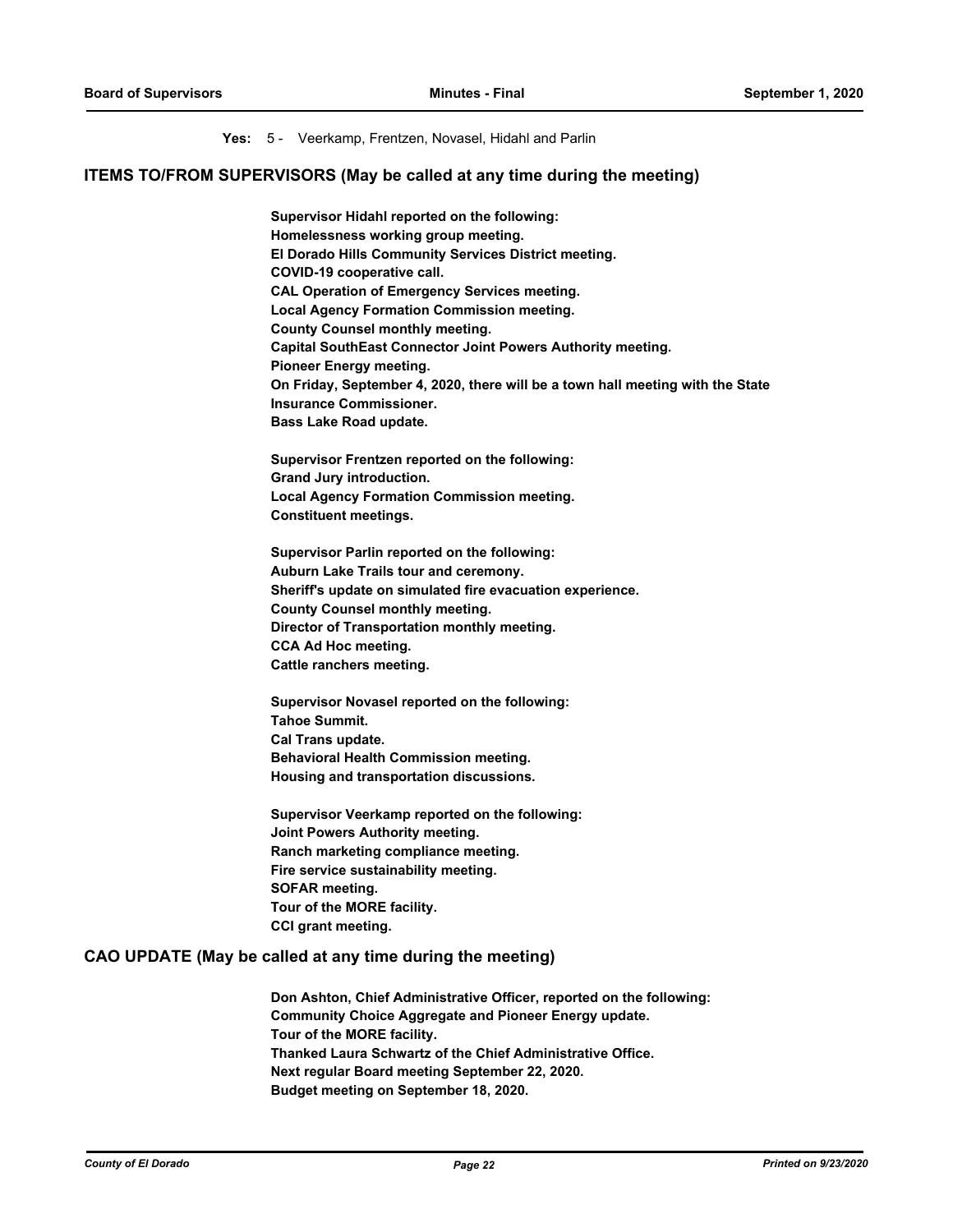## **ADJOURNED AT 3:50 P.M.**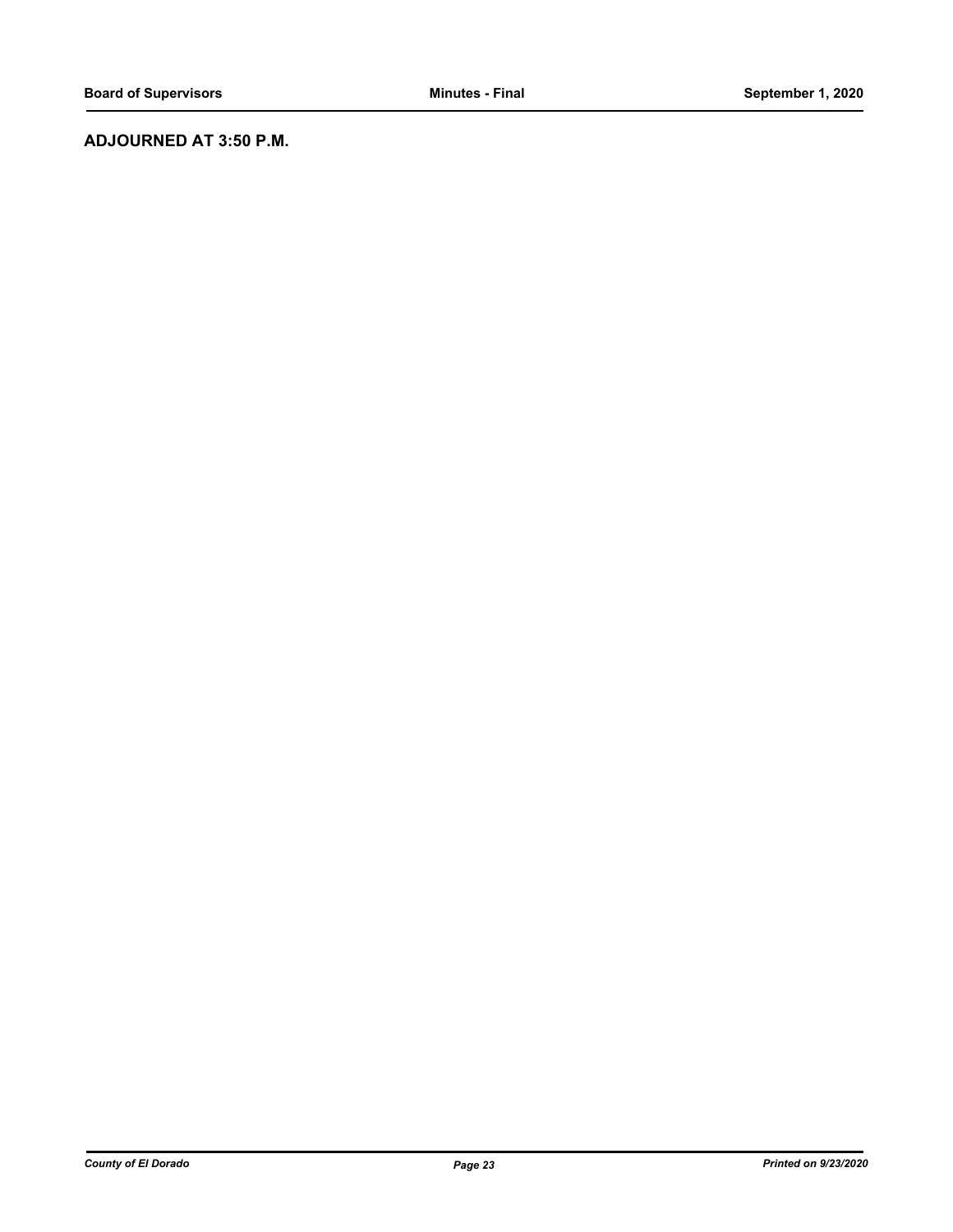## **CLOSED SESSION**

| 32. 20-1122 | Pursuant to Government Code Section 54956.9(d)(1)- Existing<br>Litigation. Title: Claim of Netashia Perez v. County of El Dorado;<br>Sedgwick (formerly York Risk Services Group, Inc.) Workers'<br>Compensation Claim Number ELAH-548771. (Est. Time: 5 Min.)                                                                      |
|-------------|-------------------------------------------------------------------------------------------------------------------------------------------------------------------------------------------------------------------------------------------------------------------------------------------------------------------------------------|
|             | No Action Reported. All five Supervisors participated.                                                                                                                                                                                                                                                                              |
| 33. 20-1123 | Pursuant to Government Code Section 54956.9(d)(1)- Existing<br>Litigation. Title: Claim of David Hawkins v. County of El Dorado;<br>Sedgwick (formerly York Risk Services Group, Inc.) Workers'<br>Compensation Claim Number ELAG-548624. (Est. Time: 5 Min.)                                                                       |
|             | No Action Reported. All five Supervisors participated.                                                                                                                                                                                                                                                                              |
| 34. 20-1150 | <b>Conference with Legal Counsel - Existing Litigation pursuant to</b><br>Government Code Section 54956.9(d)(1). Title: Susan Gellman v. El<br>Dorado County, et al., US District Court Eastern District Case No.<br>2:19-CV-01069-MCE-CKD. Number of potential cases: (1). (Est. Time:<br>15 Min.)                                 |
|             | No Action Reported. All five Supervisors participated.                                                                                                                                                                                                                                                                              |
| 35. 20-1147 | Conference with Legal Counsel - Existing Litigation pursuant to<br>Government Code Section 54956.9(d)(1). Title: State of California ex rel.<br>OnTheGo Wireless, LLC v. Cellco Partnership d/b/a Verizon Wireless, et<br>al., Sacramento County Case No. 34-2012-00127517, Number of<br>potential cases: (1). (Est. Time: 10 Min.) |
|             | No Action Reported. All five Supervisors participated.                                                                                                                                                                                                                                                                              |
| 36. 20-1134 | <b>Pursuant to Government Code Section 54957- Public Employee</b><br>Performance Evaluation. Title: Agricultural Commissioner. (Est. Time:<br>15 Min.)                                                                                                                                                                              |

**No Action Reported. All five Supervisors participated.**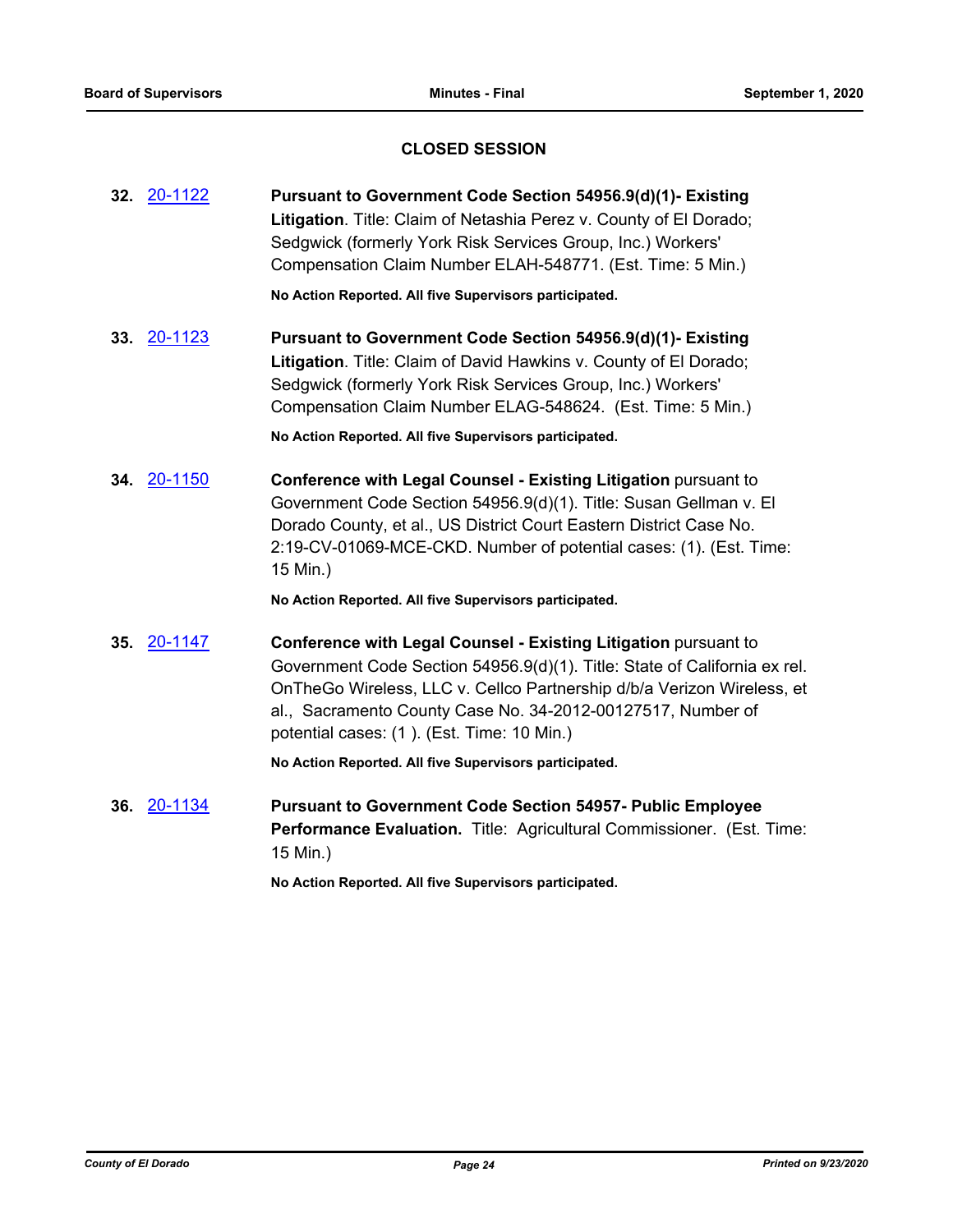On August 19, 2003, the Board adopted the following protocol: It is a requirement that all speakers, County staff and the public, when approaching the podium to make a visual presentation to the Board of Supervisors, must provide the Clerk with the appropriate number of hard copies of the presentation for Board members and the audience.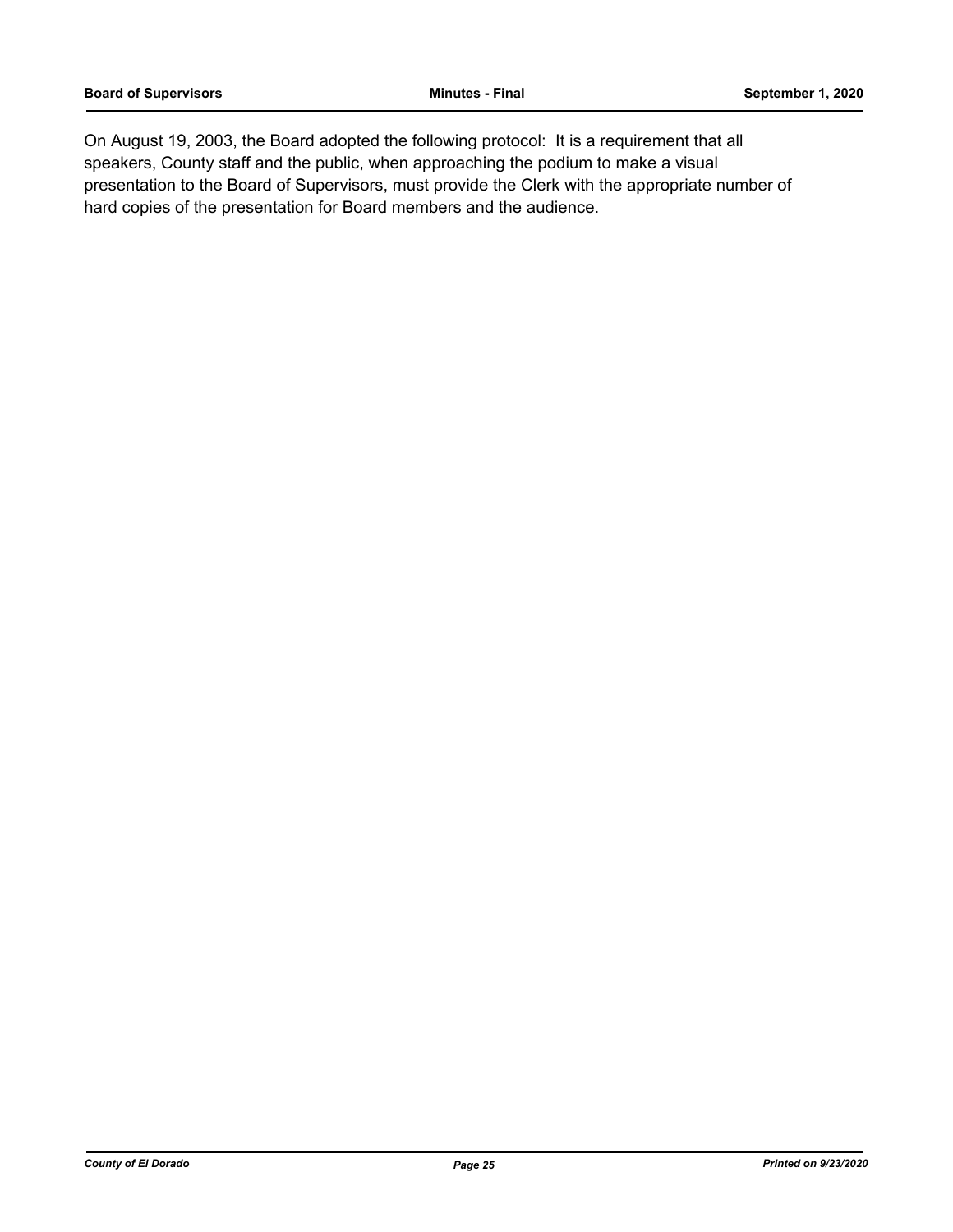### **ADDENDUM**

#### **Staff recommending item 13 be Continued off Calendar**

**There has been a change to the title in item 31**

#### **GENERAL GOVERNMENT - CONSENT ITEMS**

**37.** [20-1158](http://eldorado.legistar.com/gateway.aspx?m=l&id=/matter.aspx?key=28366) Chief Administrative Office recommending the Board consider the following regarding emergency purchases needed to respond to the Coronavirus pandemic using funding through the Coronavirus Aid, Relief, and Economic Security (CARES) Act: 1) Make findings, in accordance with County Ordinance Code 3.12.160 A., that competitive bidding for CARES Act purchases would not be in the public's interest because of the current public health emergency; 2) Approve the purchase of additional fixed assets listed in Attachment A; 3) Waive the requirements in Procurement Policy C-17 for use of the County's purchase order form for CARES Act purchases; and 4) Authorize the Chief Administrative Officer to make all CARES Act purchases, consistent with the spending plan approved by the Board on August 4, 2020.

**FUNDING:** CARES Act. (Federal Funding)